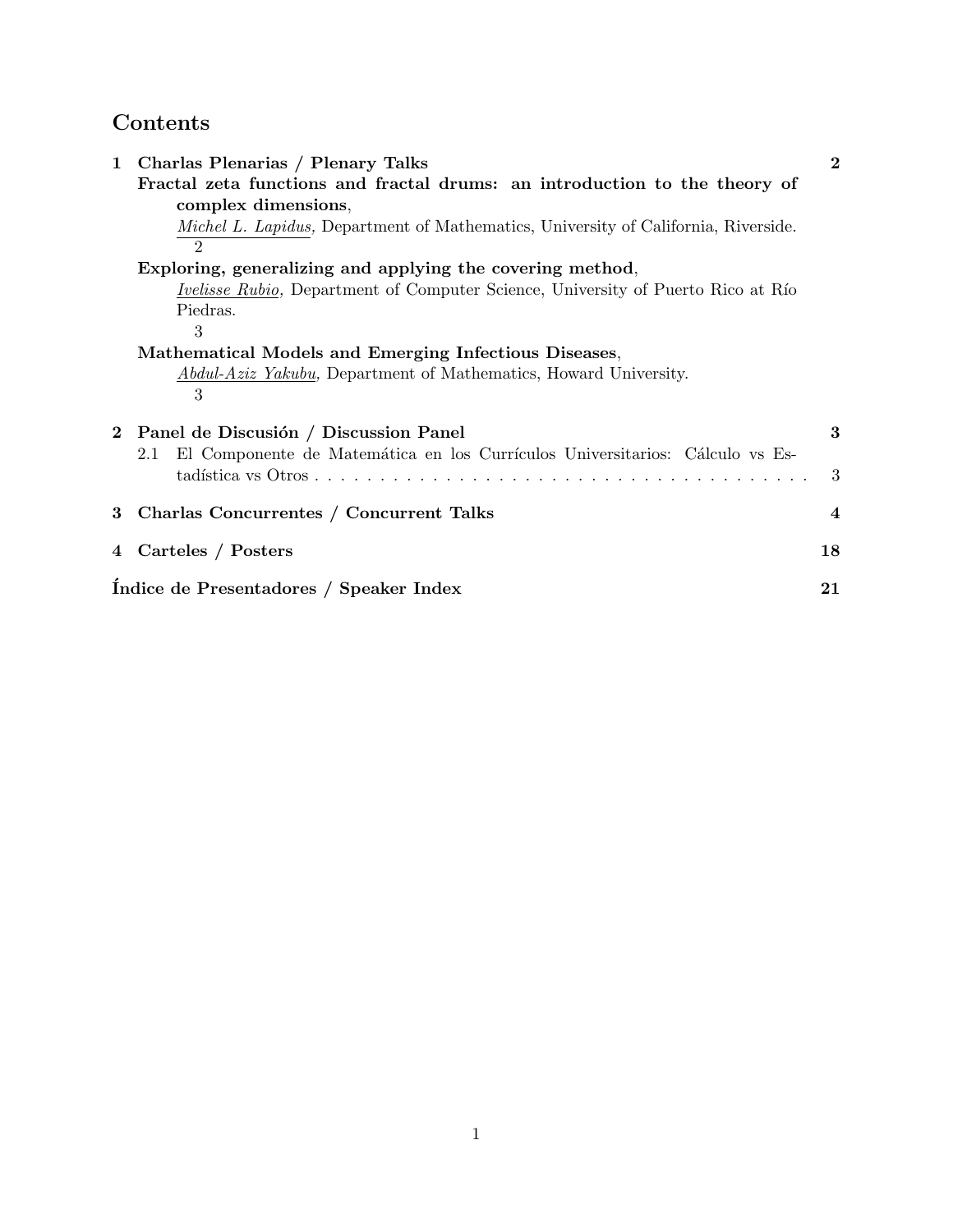## **1 Charlas Plenarias / Plenary Talks**

### **Fractal zeta functions and fractal drums: an introduction to the theory of complex dimensions**

*Michel L. Lapidus,* Department of Mathematics, University of California, Riverside.

We will give some sample results from the new higher-dimensional theory of complex fractal dimensions developed jointly with Goran Radunovic and Darko Zubrinic in the recently published nearly 700-page research monograph (joint with these same co-authors), Fractal Zeta Functions and Fractal Drums: Higher Dimensional Theory of Complex Dimensions [2], published by Springer in February 2017 in the Springer Monographs in Mathematics series. We will also explain its connections with the earlier one-dimensional theory of complex dimensions developed, in particular, in the research monograph (by the speaker and M. van Frankenhuijsen) entitled "Fractal Geometry, Complex Dimensions and Zeta Functions: Geometry and Spectra of Fractal Strings" [1] (Springer Monographs in Mathematics, Springer, New York, 2013; 2nd rev. and enl. edn. of the 2006 edn.).

In particular, to an arbitrary compact subset A of the N-dimensional Euclidean space (or, more generally, to any relative fractal drum), we will associate new distance and tube zeta functions, as well as discuss their basic properties, including their holomorphic and meromorphic extensions, and the nature and distribution of their poles (or 'complex dimensions'). We will also show that the abscissa of convergence of each of these fractal zeta functions coincides with the upper box (or Minkowski) dimension of the underlying compact set A, and that the associated residues are intimately related to the (possibly suitably averaged) Minkowski content of A. Example of classical fractals and their complex dimensions will be provided.

Finally, if time permits, we will discuss and extend to any dimension the general definition of fractality proposed by the author (and M-vF) in their earlier work [1], as the presence of nonreal complex dimensions. We will also provide examples of hyperfractal, for which the critical line  $Re(s)=D$ , where D is the Minkowski dimension, is not only a natural boundary for the associated fractal zeta functions, but also consist entirely of singularities of those zeta functions.

Fractal tube formulas are obtained which enable us to express the intrinsic oscillations of fractal objects in terms of the underlying complex dimensions and the residues of the associated fractal zeta functions. Intuitively, the real parts of the complex dimensions correspond to the amplitudes of the associated geometric waves, while their imaginary parts correspond to the frequencies of those waves. This is analogous to Riemann explicit formula in analytic number theory, expressing the counting function of the primes in terms of the underlying zeros of the celebrated Riemann zeta function. These results are used, in particular, to show the sharpness of an estimate obtained for the abscissa of meromorphic convergence of the spectral zeta functions of fractal drums. Furthermore, we will also briefly discuss recent joint results in which we obtain general fractal tube formulas in this context (that is, for compact subsets of Euclidean space or for relative fractal drums), expressed in terms of the underlying complex dimensions. We may close with a brief discussion of a few of the many open problems stated at the end of the aforementioned book.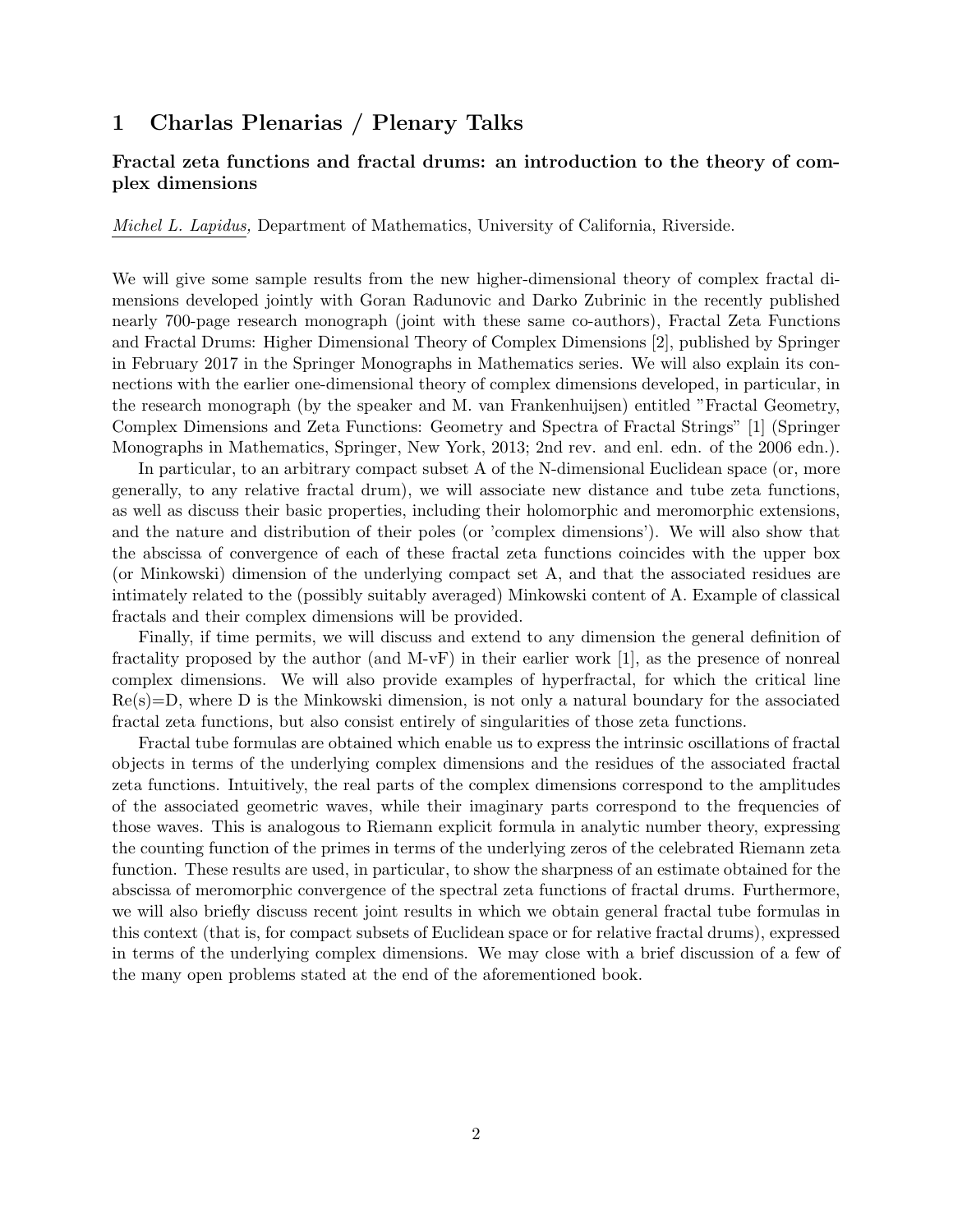### **Exploring, generalizing and applying the covering method**

*Ivelisse Rubio,* Department of Computer Science, University of Puerto Rico at Río Piedras.

The divisibility of exponential sums has been used to characterize and prove properties in coding theory, cryptography and solvability of polynomial equations. In general, algebraic methods to estimate the p-divisibility of exponential sums over finite fields are non-elementary. The covering method provides an elementary and intuitive way to determine p-divisibility, which is particularly convenient in the applications. In this talk we will give an overview of the covering method for computing the p-divisibility of exponential sums and explain how it can be used in some applications.

### **Mathematical Models and Emerging Infectious Diseases**

*Abdul–Aziz Yakubu,* Department of Mathematics, Howard University.

The number of outbreaks of emerging infectious diseases is growing and zoonotic diseases, which can be spread between animals and humans, continue to represent well over half of all infections in humans. In this talk, we will highlight some of the 25 deadliest diseases in human history and the top 10 most deadly diseases in Africa. In case studies, we will introduce mathematical models of Ebola and malaria, and illustrate how they might be used to mitigate outbreaks of these diseases and other pathogens.

## 2 Panel de Discusión / Discussion Panel

## **2.1 El Componente de Matemática en los Currículos Universitarios: Cálculo vs Estadística vs Otros**

*Jorge M. López*, Universidad de Puerto Rico en Río Piedras. *Orville Disdier*, Instituto de Estadísticas de Puerto Rico.

Tradicionalmente, el estudio del cálculo ha sido favorecido como el componente de matemáticas de educación general. En la actualidad, la mayoría de las disciplinas requieren de las herramientas de las estadísticas para el avance de las mismas. Sin embargo, muy pocos programas las contemplan en sus currículos. El panel pretende traer a discusión de los panelistas y la audiencia el contenido del componente de matemáticas en los currículos universitarios.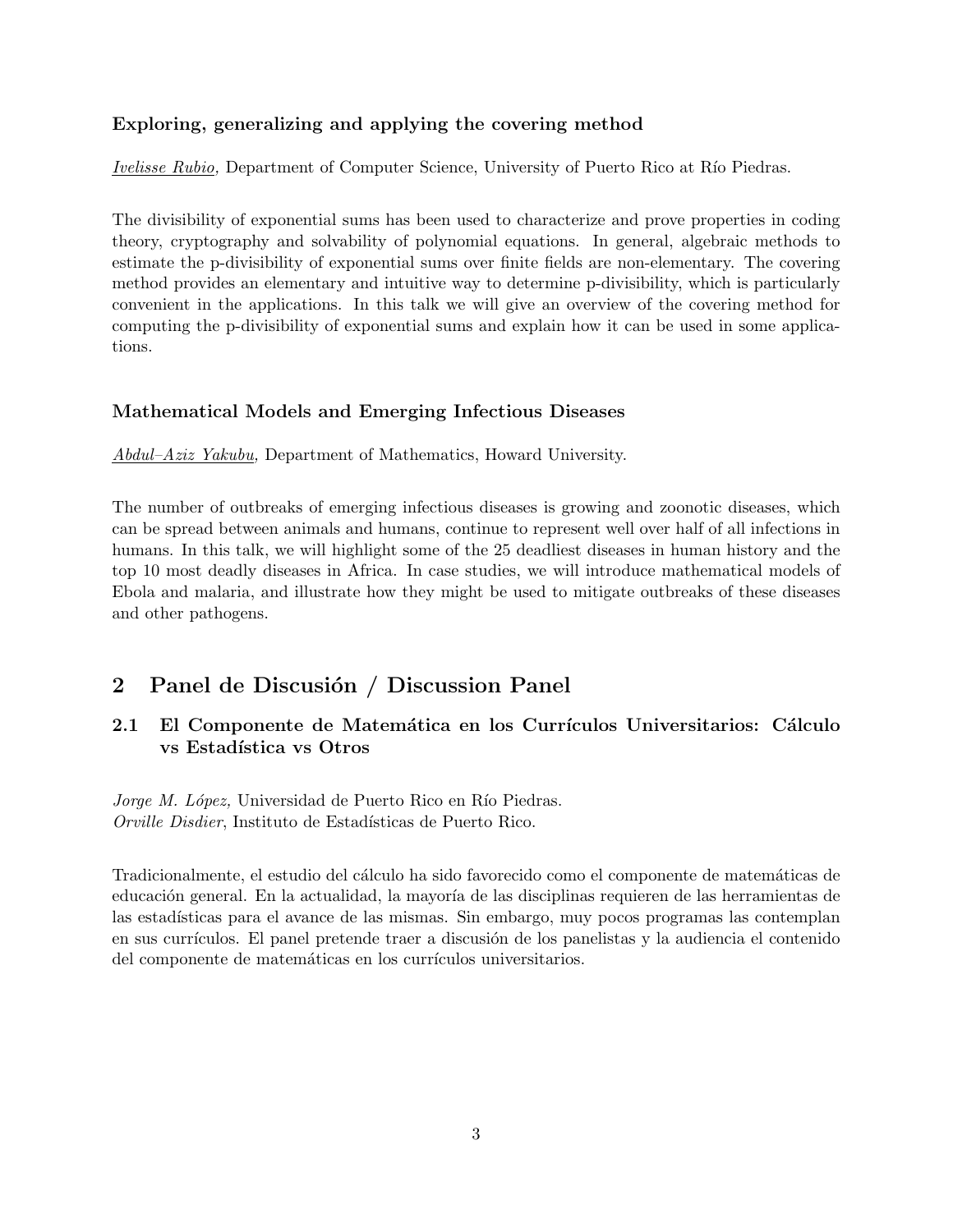## **3 Charlas Concurrentes / Concurrent Talks**

(In alphabetical order using the last name of the speaker.)

#### **Numerical simulations for turbulent drag reduction using liquid infuse surface**

*Isnardo Arenas–Navarro,* The University of Texas at Dallas. *Stefano Leonardi,* The University of Texas at Dallas.

Turbulent drag reduction has been the goal of many research studies with the aim of minimizing fuel consumption and pollution, and increasing manoeuvrability in vehicles. To obtain drag reduction active and passive approaches have been used.

In the active approach, a control strategy is used to change the generating and sustaining turbulence mechanism. Usually this requires energy to move actuators which are comparable to the drag reduction obtained. Passive control instead does not require an external activation and consists generally on modifying the surface geometry. Recently, Liquid Infused Surfaces are getting relevance as a passive approach. They consist of a film of lubricating oil locked in place by a micro/nanoporous substrate. The drag reduction is obtained thanks to a slip velocity at the interface that reduces the shear in the surface.

Liquid infused surfaces are typically modelled as regions of alternating non-slip and free-slip boundary conditions. This is not realistic because the shear is reduced but is not zero, as the free-slip assumption implies. In addition, the porous media induces a form drag and the interface between the fluids is deformed rather than flat as usually modelled. We overcame these limits by developing a numerical code which combines an immersed boundary method to mimic the substrate and a level set to track the interface. We performed direct numerical simulations of two superposed fluids in a turbulent channel with a texture surface consisting in longitudinal square bars and staggered cubes. The viscosity of the fluid inside substrate is smaller than that of the main stream  $(m = \frac{\mu_1}{\mu_2})$  $\frac{\mu_1}{\mu_2} = 0.1, 0.4$  where the subscripts 1 indicate the fluid in the substrate and 2 indicate the fluid in the main stream). Two case are compared varying the Weber number:  $We = 0$ , implying the interface remains flat due the surface tension, and  $We = 1000$ , in this case the interface can be displaced due the normal velocity to the interface. We will discuss at the meeting how the drag is reduced by the Liquid Infused surfaces and how it depends on the geometry of the cavities and on the surface tension.

**Acknowledgements:** Numerical simulations were performed on XSEDE TACC under Grant CTS070066. This work was supported by ONR MURI grants N00014-12-01-0875 and N000014- 12-01-0962.

**Keywords**: numerical methods, computational fluid dynamics, level set method, turbulent flows, immersed boundary method, drag reduction.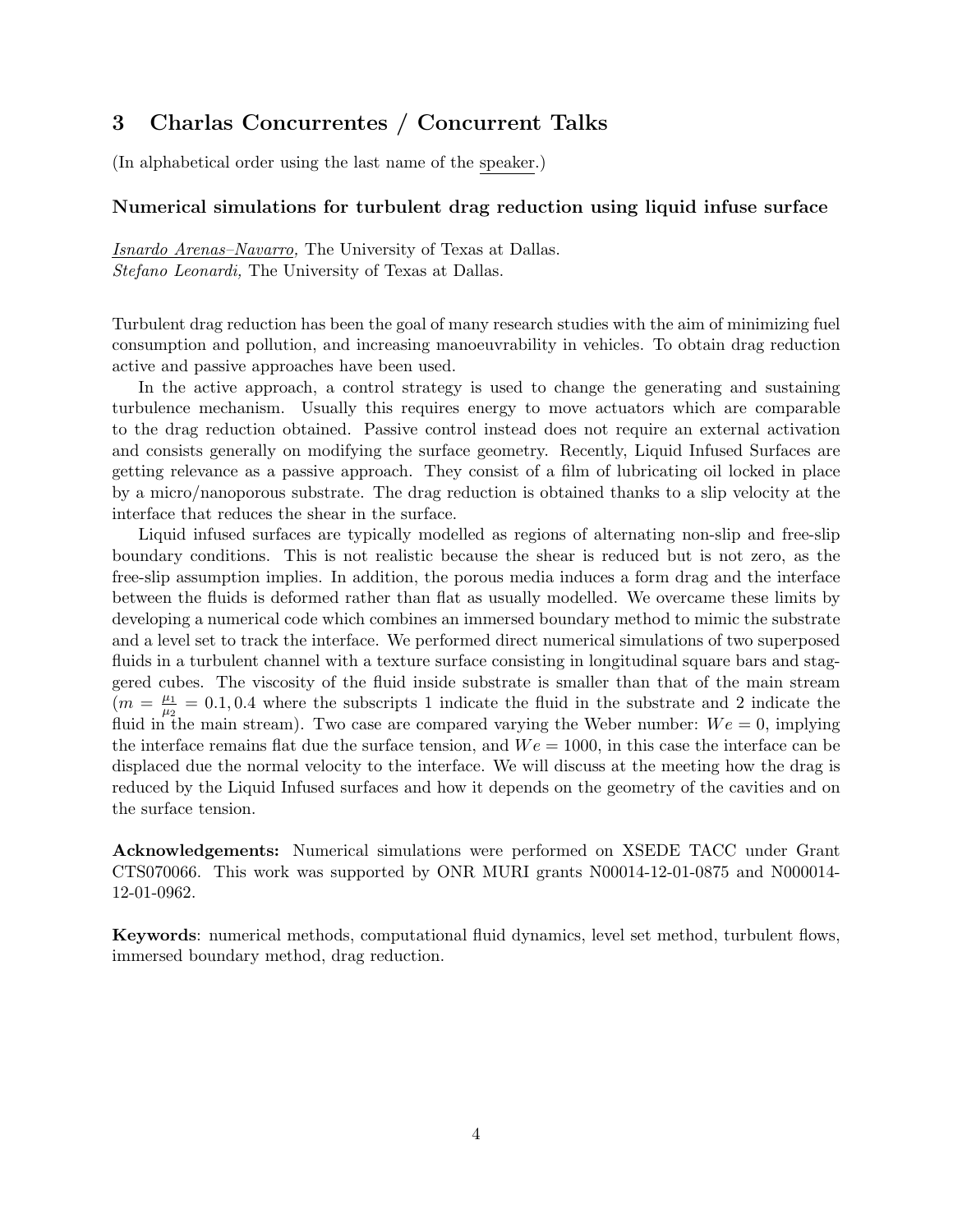### **Recent developments in the homotopy groups of spheres**

*Mark Behrens,* Department of Mathematics, University of Notre Dame, Notre Dame, IN, USA.

I will discuss some recent developments in the computation of the stable homotopy groups of spheres  $(\pi_{n+k}(S^k))$  for *k* large). These computations have implications to the existence of exotic spheres in dimension 61 and beyond.

**Acknowledgements:** This research was partially supported by the National Science Foundation.

**Keywords**: homotopy groups, homology, smooth structures.

### **Combinatorial Problems in the Mathematical Olympiad of Central America and the Caribbean**

*Luis F. Cáceres–Duque,* Department of Mathematical Sciences, University of Puerto Rico at Mayagüez. *Rafael Sánchez–Lamoneda,* Universidad Antonio Nariño, Bogotá, Colombia. *Jos´e H. Nieto–Said,* Universidad del Zulia, Maracaibo, Venezuela.

In this talk we analyze the combinatorial problems proposed of the Mathematical Olympiad of Central America and the Caribbean, during its eighteen years of existence. The different types of combinatorial problems (counting, existence, strategy games, etc.) are explained and illustrated with various examples. Some original problems submitted to the Olympiad but not selected in the papers, are also discussed.

**Keywords**: Olympiad, combinatorics, problem, solution.

#### **The peace movement paradox**

*Dennis G. Collins, Department of Mathematical Sciences, University of Puerto Rico at Mayagüez.* 

This talk follows up a presentation "A conjectured hypercube invariant in generalized gravity" Oct. 8, 2016 at the Indiana MAA (Math Assoc. of America) Section meeting at Purdue University, West Lafayette, IN, which derived a gravitational potential for how maximum entropy solutions can fluctuate around an equilibrium with points being successively pulled closer together (peace) or drifting apart (war). Peace movements put more energy into the potential well that determines oscillations or pulsing around maximum entropy (=minimum Fisher information) point(s) at the bottom of the well. This added energy means greater excursions in the direction of more unity (peace) but ALSO (with pulsing) greater excursions away from unity toward greater conflict. As examples the Stockholm Olympics of 1912 were followed in 1914 by World War I, the Berlin Olympics of 1936 were followed by World War II in 1939 and the Sochi Olympics of 2014 were/are followed by the Crimea and Syrian conflicts. At present there is a similar danger of the Rio de Janeiro Olympics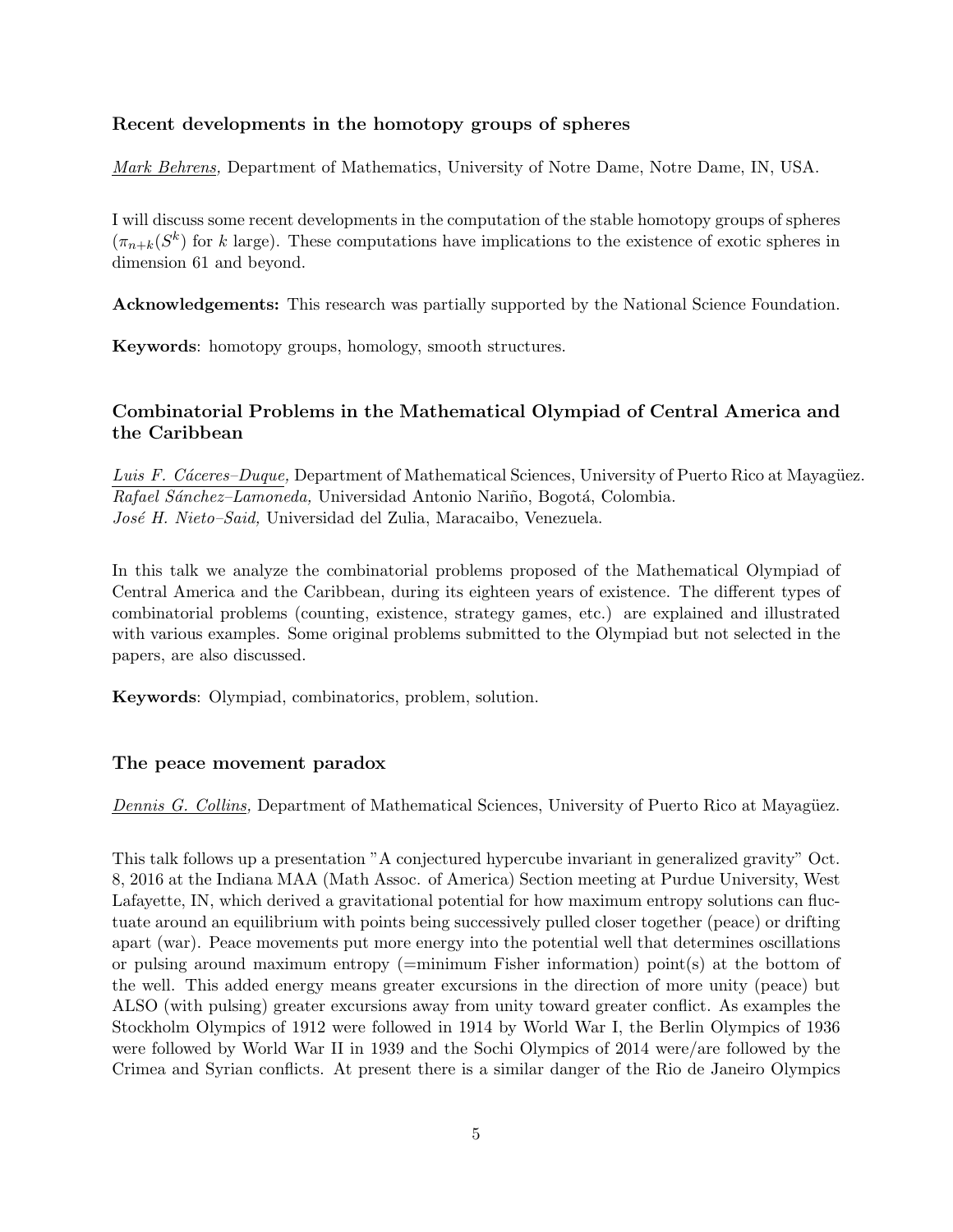and Columbian peace deals being followed by increased conflict. R.J. Rummel (The Conflict Helix) tried to deal with this situation in terms of war and peace being equilibrium points and catastrophe theory explaining transitions. Since the harmonic oscillator spends most time (probability) at the turning points, there is some reason for this point of view; however the theory has not produced a convincing helix whereas the author's theory does, including the so-called "shearing" of the helix. Mathematical models involve adding so-called "damping" or "ramping up" terms. There is also the increased threat of nuclear war with the 1962 Cuban missile crisis following the 1960 Rome Olympics and the Pope's "Pacem in Terris" communication.

#### Las matrices en la adquisición de datos compresiva

*Edwin Flórez,* Departamento de Ciencias Matemáticas, Universidad de Puerto Rico en Mayagüez.

En muchos problemas de la vida real nos encontramos que queremos inferir ciertos valores que nos interesan haciendo muestreo. Un caso típico es en el procesamiento de señales en donde se busca reconstruir una señal teniendo en cuenta los datos observados. Si el proceso de adquisición de los datos es lineal, el problema se reduce en solucionar un sistema de ecuaciones lineales. Matemáticamente los datos observados  $y_m$  estarán asociados con la señal que nos interesa  $x_N$  por medio de  $Ax_N = y_m$ . El proceso de recuperar la señal reduce a solucionar este sistema y como sabemos, si  $m < N$ , el sistema es indeterminado y por consiguiente tiene infinitas soluciones. Para la recuperación se necesitará información adicional. Aquí es donde precisamente ayuda el Teorema de Nyquis–Shanom, el cual dice que la tasa de muestreo de una señal continua en el tiempo debe ser dos veces su frecuencia mas alta para asegurar la reconstrucción.

Cuando en 2005, Emmanuel Cand`es, Terence Tao y David Donoho publicaron que bajo ciertas asunciones era posible reconstruir la señal con valores de *m* muy por debajo de *N* y sin contradecir el Teorema de Nyquis–Shanom, fue una tremenda sorpresa y empezó una revolución en la comunidad científica para su evolución e inclusión en diversos campos. Esta técnica reduce el tiempo consumido al analizar señales y ya es usada en un gran número de aplicaciones.

En esta charla presentaremos una introducción a esta técnica incluyendo los tipos de matrices aleatorias mas usadas como la representación de la transformación. Usando Matlab, se mostrarán ejemplos con señales aleatorias y en imágenes reales. También presentaremos una explicación del por qué estas matrices son apropiadas en la adquisición compresiva.

Palabras clave: Matrices aleatorias, adquisición compresiva, procesamiento de señales, Teorema de Nyquis–Shanom.

#### **BCH-like codes from a Norm-Trace curve family**

*Heeralal Janwa,* Department of Mathematics, University of Puerto Rico at Rio Piedras. *Fernando L. Piñero,* Department of Mathematics, University of Puerto Rico at Ponce.

In this article we describe how to find the parameters of a class of BCH like codes derived from the subfield subcodes of extended Norm–Trace (NT) codes constructed from NT curve family . With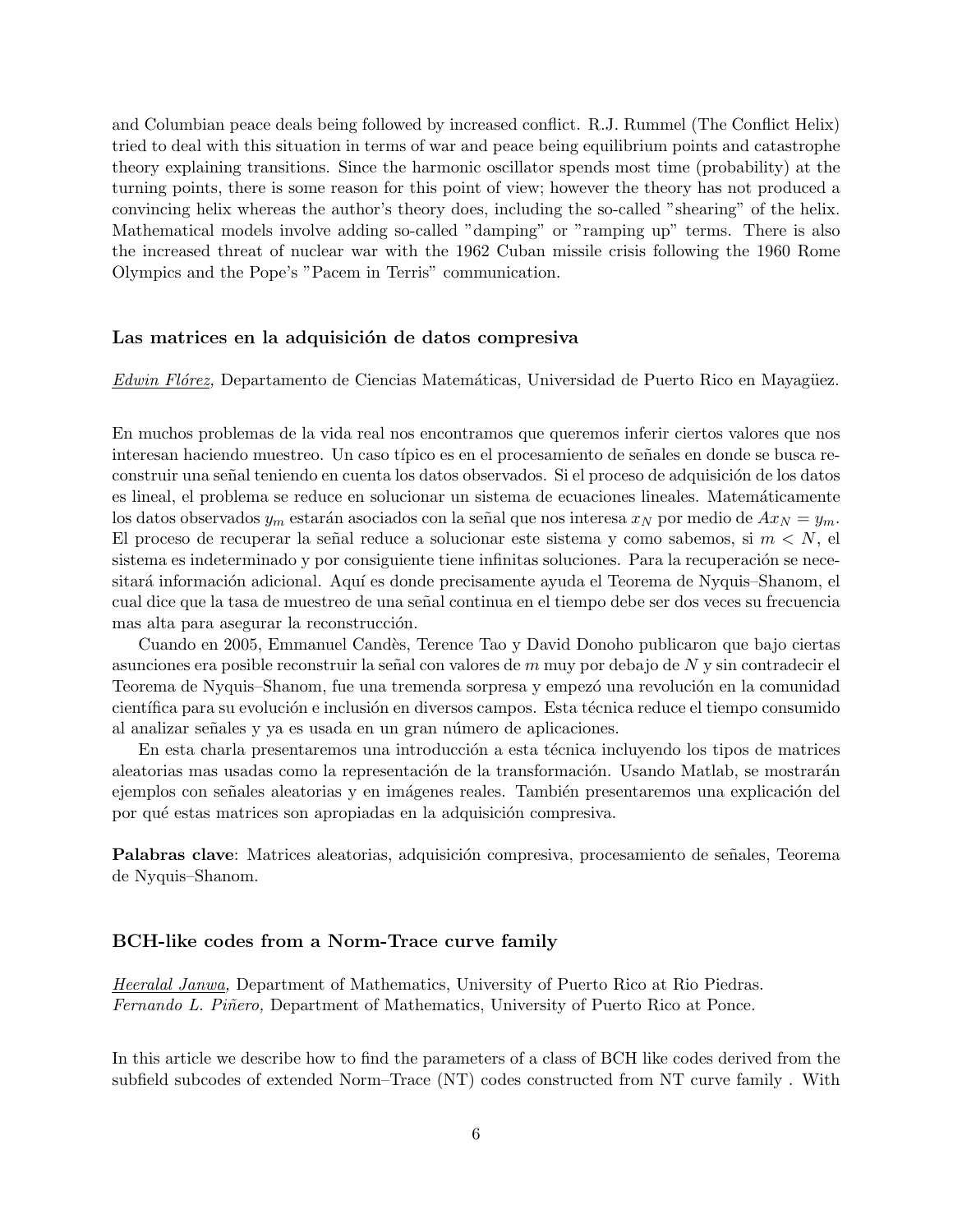a Gröbner basis of the ideal of the  $\mathbb{F}_{q^r}$  rational points of the Norm–Trace curve we determine the dimension of the subfield subcodes or the dimension of the trace code. We also find a BCH–like bound from the minimum distance of the original supercode.

#### **A framework for describing conceptions of slope**

*Rafael Mart´ınez–Planell, Rafael* Department of Mathematical Sciences, University of Puerto Rico at Mayagüez and Interamerican University at San Germán. *Courtney Nagle,* The Behrend College, Penn State Erie. *Deborah Moore-Russo,* College of Education, The University at Buffalo.

This paper builds on the cannon of literature on the concept of slope to introduce a framework for describing conceptions of slope. The talk starts with a brief description of previous work by Nagle and Moore-Russo in which eleven possible conceptualizations of slope are proposed. This is followed by a brief description of the main ideas of Action-Process-Object-Schema (APOS) Theory. By simultaneously considering how slope is viewed and how it is used, we brings together the ideas of APOS theory with research on slope conceptualizations to describe how students may develop an understanding of slope. The resulting framework also provides researchers a way to classify student understanding of slope and educators a guide to help design slope tasks.

**Keywords**: slope, APOS Theory, slope conceptualizations.

#### **Students relating of integrals of functions of two variables and Riemann sums**

*Rafael Mart´ınez–Planell, Rafael* Department of Mathematical Sciences, University of Puerto Rico at Mayagüez and Interamerican University at San Germán.

*María Trigueros Gaismán,* Departamento de Matemáticas, Instituto Tecnológico Autónomo de México.

Action-Process-Object-Schema Theory (APOS) is used to study students geometric understanding of partition of a rectangular domain and corresponding Riemann sum of an integral of a function of two variables. We start by giving a brief introduction to the main ideas of APOS theory. Then, a conjecture (called a genetic decomposition) of mental constructions that may be used to understand the notion of an integral of a function of two variables over a rectangle is proposed. We present the results of student interviews designed to test the conjecture. The semi-structured interviews were conducted with ten students who had just finished taking a traditional course in multivariable calculus. In this presentation we mainly consider the most basic case of a partition, that consisting of a single rectangle (the domain itself). Results show that these students had many difficulties with even the most basic mental constructions needed to relate Riemann sum and double integral. This is an important observation since some of these mental constructions are commonly assumed to be obvious to students.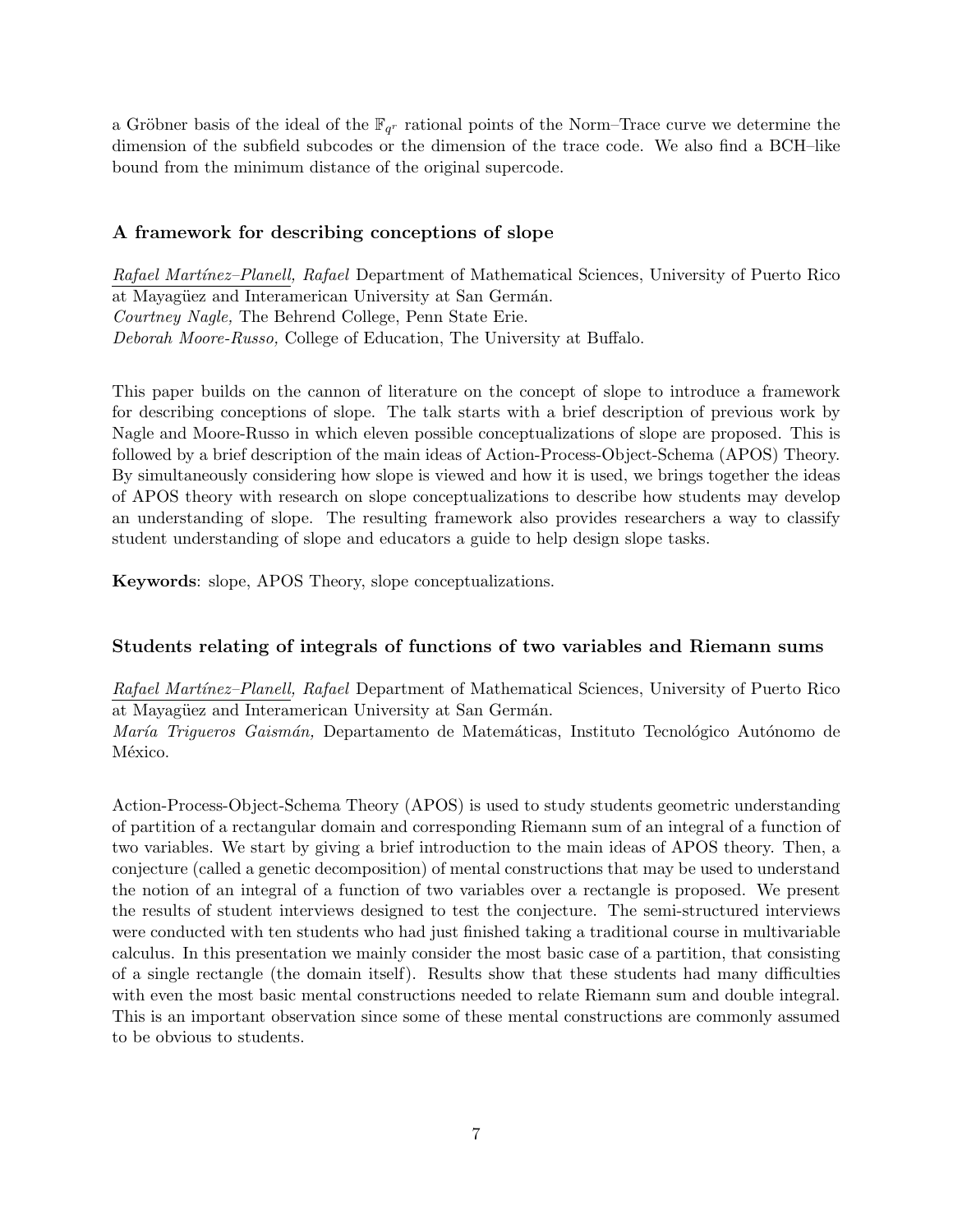**Keywords**: APOS Theory, integration, functions of two variables, Riemann sum.

#### **The signed enhanced principal rank characteristic sequence**

*Xavier Mart´ınez–Rivera,* Department of Mathematics, Iowa State University.

The *principal minor assignment problem* asks the following question: Can we find an  $n \times n$  matrix having prescribed principal minors? As a simplification of this problem, researchers associated a sequence with a symmetric (or complex Hermitian) matrix, which they defined as follows: The *enhanced principal rank characteristic sequence (epr-sequence)* of an  $n \times n$  symmetric (or complex Hermitian) matrix *B* is  $\ell_1 \ell_2 \cdots \ell_n$ , where  $\ell_k$  is A (respectively, N) if all (respectively, none) the principal minors of order *k* are nonzero; if some (but not all) are nonzero, then  $\ell_k = S$ .

As a refinement of the epr-sequence, the present speaker recently introduced the *signed enhanced principal rank characteristic sequence* (*sepr-sequence*) of an *n×n* Hermitian matrix, denoted  $t_1t_2 \cdots t_n$ , where  $t_k$  is either  $A^*$ ,  $A^+$ ,  $A^-$ , N,  $S^*$ ,  $S^+$ , or  $S^-$ , based on the following criteria:  $t_k = A^*$ if *B* has both a positive and a negative order-*k* principal minor, and each order-*k* principal minor is nonzero.  $t_k = A^+$  (respectively,  $t_k = A^-$ ) if each order-*k* principal minor is positive (respectively, negative).  $t_k = N$  if each order-*k* principal minor is zero.  $t_k = S^*$  if *B* has each a positive, a negative, and a zero order-*k* principal minor.  $t_k = S^+$  (respectively,  $t_k = S^-$ ) if *B* has both a zero and a nonzero order-*k* principal minor, and each nonzero order-*k* principal minor is positive (respectively, negative).

In this talk, the epr- and sepr-sequences are introduced, and results regarding the attainability of epr- and sepr-sequences are presented. In particular, it is shown that certain subsequences cannot occur in the sepr-sequence of a Hermitian matrix.

**Keywords**: Signed enhanced principal rank characteristic sequence, enhanced principal rank characteristic sequence, minor, rank, Hermitian matrix.

#### **Linear recurrences for trapezoid and rotation symmetric Boolean functions**

#### *Luis A. Medina,* Department of Mathematics, University of Puerto Rico at Río Piedras.

Rotation symmetric Boolean functions are invariant under circular translation of indices. These functions have very rich cryptographic properties and have been used in different cryptosystems. It is a well-known result that sequences of exponential sums of rotation symmetric Boolean functions of degree 2 or 3 satisfy homogeneous linear recurrences. One consequence of this is that exponential sums of rotation symmetric Boolean functions of degree 2 or 3 can be computed efficiently. In this work we introduced the concept of trapezoid Boolean functions. We show that sequences of exponential sums of trapezoid Boolean functions satisfy homogeneous linear recurrences and, as a by product, that sequences of exponential sums of rotation symmetric Boolean functions also satisfy homogeneous linear recurrences (regardless of the degree).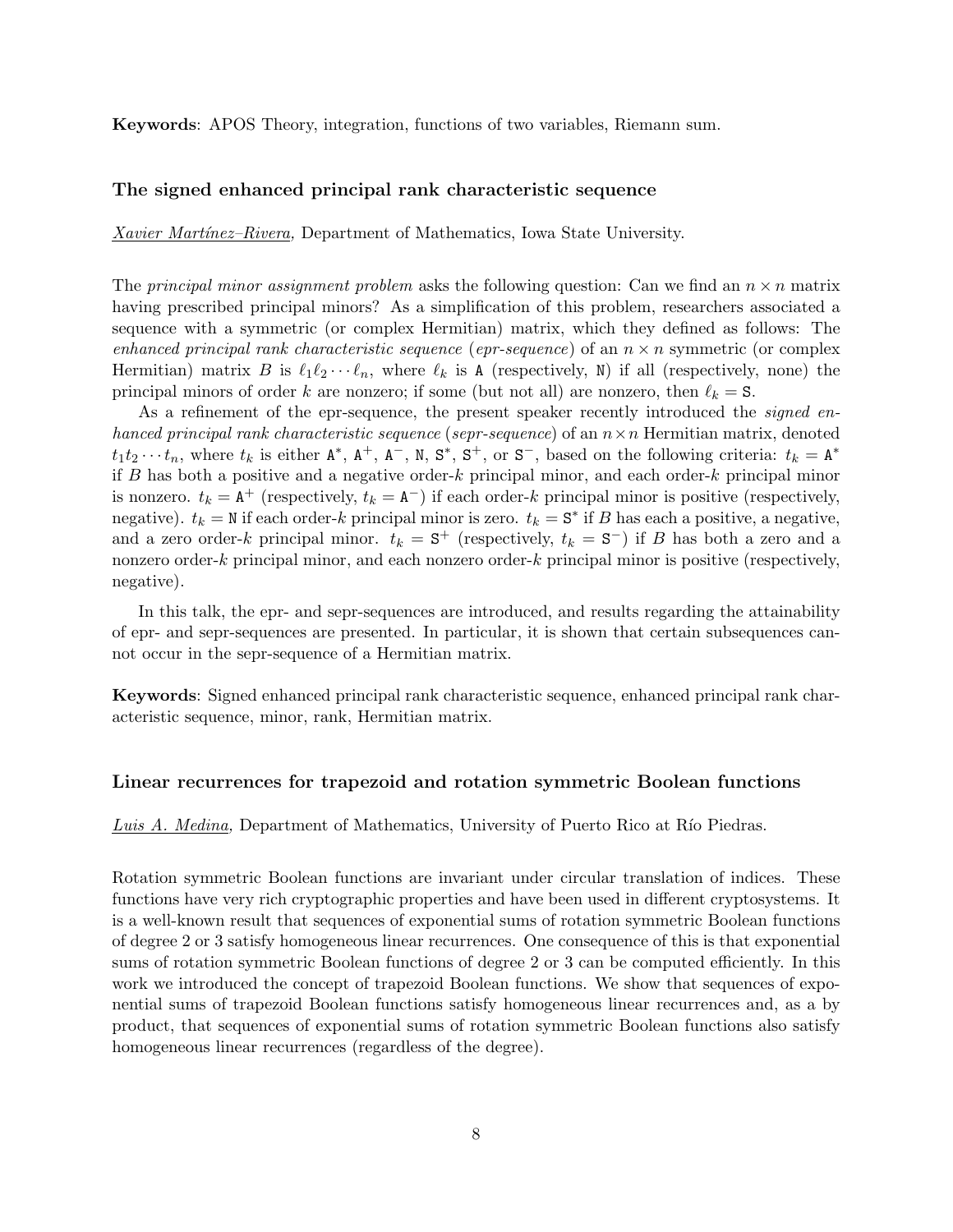**Keywords**: Rotation symmetric Boolean functions, exponential sums, linear recurrences.

#### **Khovanov homology for almost alternating knots**

*Gabriel Montoya–Vega,* Department of Mathematical Sciences, University of Puerto Rico at Mavagüez.

*Juan A. Ortiz Navarro,* Department of Mathematical Sciences, University of Puerto Rico at Mayagüez.

Although knot theory has been around since the end of the nineteenth cen- tury, it gained steam and produced some of its most exciting results within the last thirty years. In this way, being the classification the main aim of this theory, the large quantity of almost alternating knots gives rise to an important cate- gory. Following a result in Adams (1992) esteemed paper on almost alternating knots, we assume the task of finding which specific knots differ from the others satisfying an equation and the reasons why these occurs. In order to detect the knots, we established a result previously given for the span of the bracket polynomial for almost alternating knots, in terms of the Jones polynomial. The Khovanov complex, conducive to the homology, of a given knot *K* is generated by considering a planar projection of the knot with 2*<sup>n</sup>* states, each of which consists of a collection of simple closed curves on the plane. Using the fact that Khovanov homology is a strong invariant of knots, we use Mathematica as a tool to find out some aspects that made each knot unique. Moreover, contin- uing with our motivation of exploring new areas in this theory, we introduce the surfaces for knots. Finally, we show the relevant knots and the facts that, in contrast with the others, make them not hold the equation, giving special attention to the polynomial generated by the Khovanov complex.

**Keywords**: Alternating knots, bracket polynomial, Khovanov homology.

### **Fast Arithmetic in** *GF*(*p* 2 ) **and** *GF*(*p* 3 ) **for a Certain Family of Primes**

*Einstein Morales,* Department of Mathematical Sciences, University of Puerto Rico at Mayagüez. *Dorothy Bollman, Department of Mathematical Sciences, University of Puerto Rico at Mayagüez.* 

The most commonly used finite fields in applications are the binary fields  $GF(2<sup>m</sup>)$  and the prime fields *GF*(*p*). For binary fields, arithmetic in the ground field is generally efficient because it corresponds to computer arithmetic, but reduction modulo an irreducible polynomial over the ground field can be time consuming. Such a reduction is not needed in the case of prime fields, but reduction modulo a prime can be a bottleneck, particularly when the prime is very large. These problems can be mitigated by choosing a prime p and an appropriately chosen irreducible polynomial that is irreducible over  $GF(p)$  such that  $GF(p^m)$  has approximately the same size as the given binary or prime field and in which reductions in both the ground and extension fields is efficient.

We give conditions under which binomials  $x^m - \omega$ ,  $m = 2, 3$  and  $\omega = 2, 3$ , are irreducible modulo primes of the form  $2^a - 2^b - 1$ . We show how reductions in the resulting extension and ground fields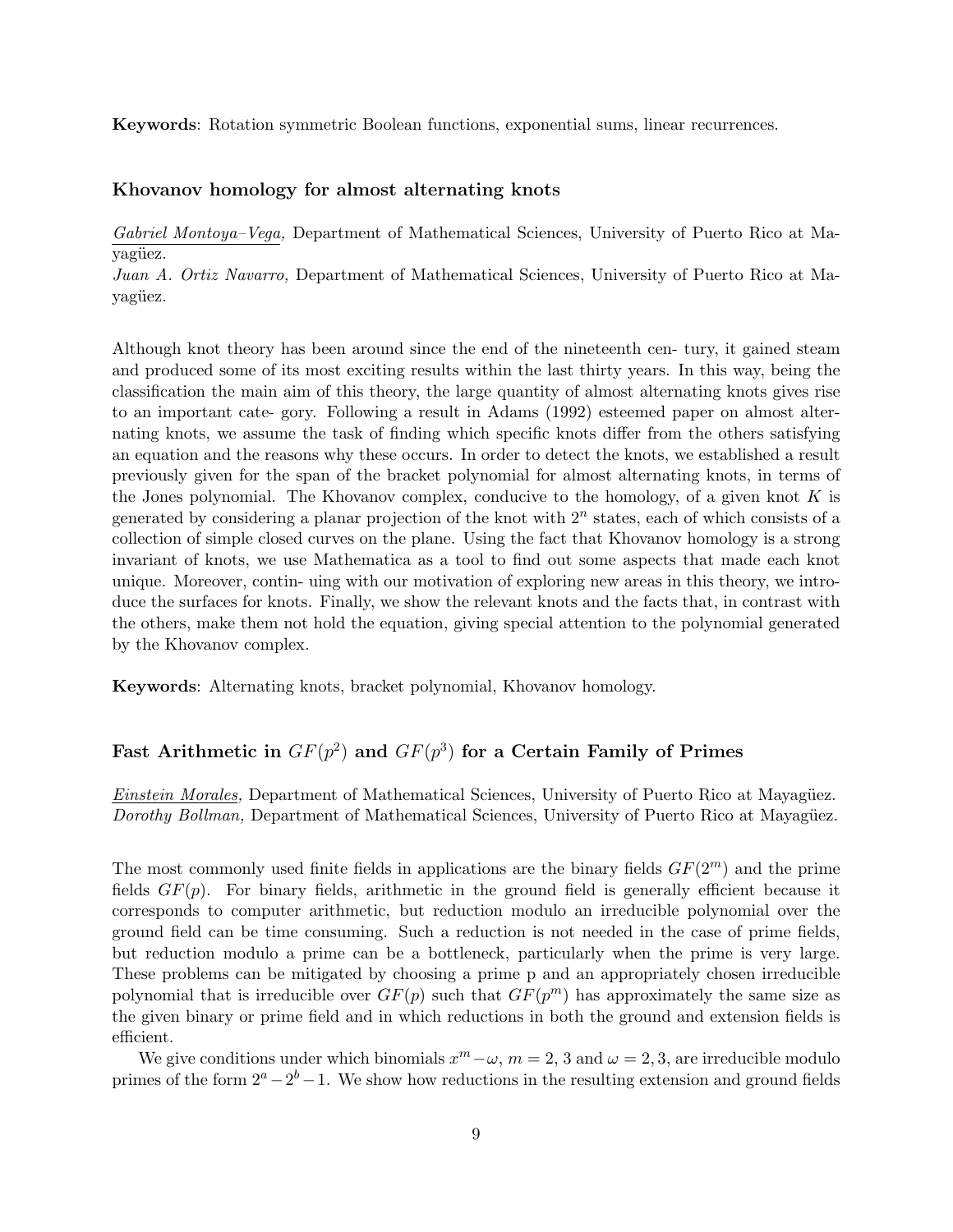can then be carried out using only shifts and additions in *GF*(*p*), without either multiplications or divisions.

**Keywords**: optimal extension fields, irreducible binomials.

#### **A numerical scheme that avoids the repulsion property in nonlinear elasticity**

*Pablo V. Negr´on–Marrero,* Department of Mathematics, University of Puerto Rico at Humacao.

For problems of the Calculus of Variations that exhibit the Lavrentiev Phenomenon, it is known that the repulsion property holds. That is, if one approximates the global minimizer in these problems by smooth functions, then the approximate energies will blow up. In SIDIM 2014 we showed that the repulsion property holds in the context of nonlinear elasticity, in particular for problems in which the minimizers exhibit cavitation. In this talk we propose a numerical scheme that circumvents or works around the repulsion property for problems in elasticity. We discuss a general result for the convergence of this scheme and for the case of a spherical body, we prove the convergence to the actual cavitating minimizer.

**Keywords**: nonlinear elasticity, Lavrentiev phenomenon, cavitation.

### **On a family of finite fields for fast FPGA implementations of Elliptic Curve point multiplication**

*Edusmildo Orozco,* Department of Computer Science, University of Puerto Rico at Río Piedras. *Einstein Morales,* Department of Mathematical Sciences, University of Puerto Rico at Mayagüez. *Dorothy Bollman,* Department of Mathematical Sciences, University of Puerto Rico at Mayagüez.

We consider elliptic curve point multiplication over fields of the form  $\mathbb{F}_{p^3}$  that are variations of optimal extension fields, with *p* a prime of the form  $2^n - 2^i - 1$ . These fields are particularly well suited for implementations of elliptic curve point multiplication on field programmable gate arrays (FPGAs). Such an implementation can outperform FPGA implementations for NIST recommended fields that have approximately the same number of bits. We illustrate these ideas with an FPGA implementation of point multiplication over the 162 bit field  $\mathbb{F}_{p^3}$  where  $p = 2^{54} - 33$  and we compare its performance to that of a known implementation for the NIST recommended field  $\mathbb{F}_{2^{163}}$  .

**Keywords**: pseudo-Mersenne prime, optimal extension field, elliptic curve cryptography, point multiplication, FPGA.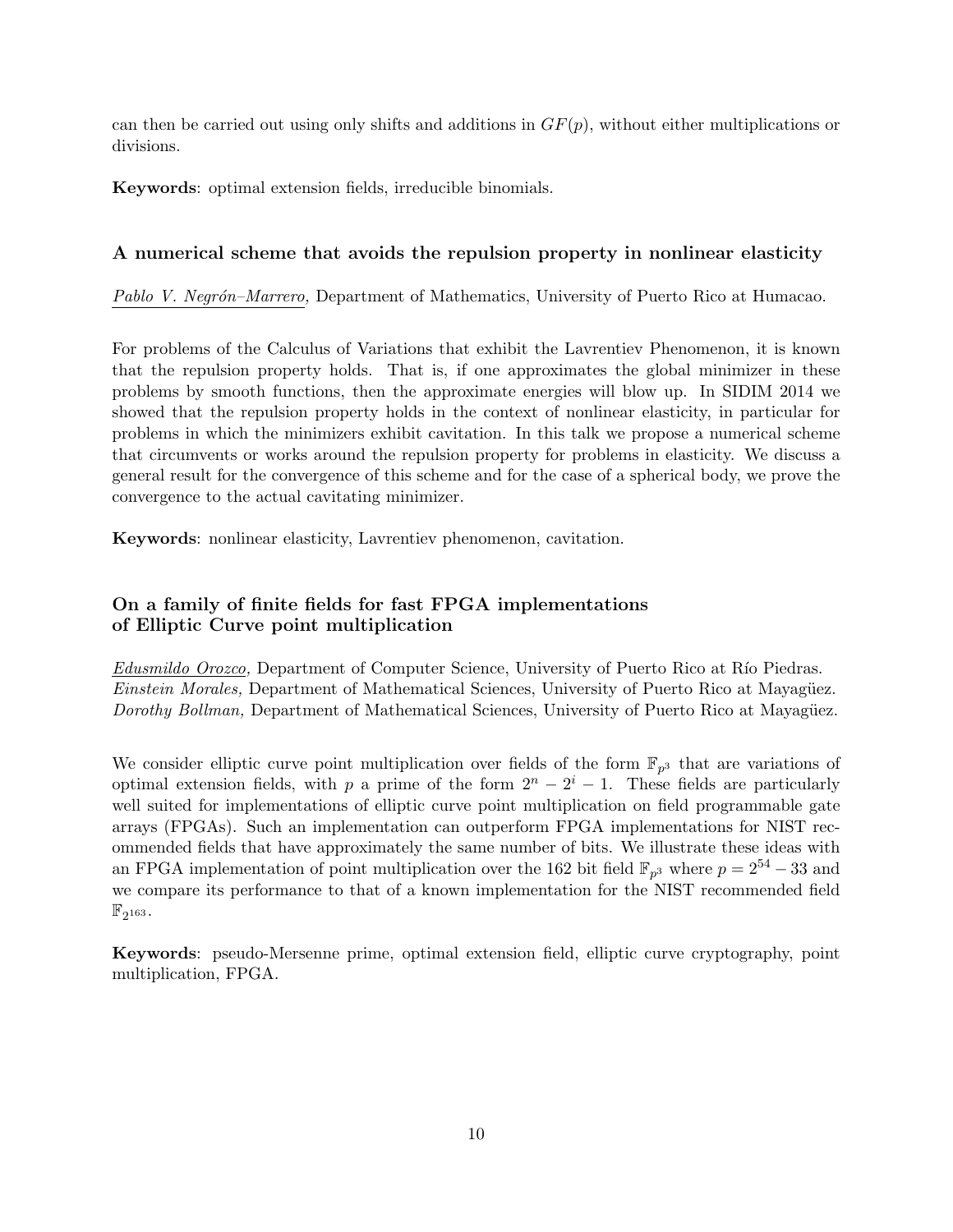### **Mathematical Model of Stress Variation on the Hypothalamic–Pituitary–Adrenal Axis (HPA) and its repercussion on hormones levels (Cortisol, CRH, ACTH and GR)**

*Alexis Ortiz Vega,* Department of Mathematics–Physics, University of Puerto Rico at Cayey. *Mayte´e Cruz–Aponte,* Department of Mathematics–Physics, University of Puerto Rico at Cayey.

Stress caused by psychosocial factors creates a hormonal response in our body. This hormonal response is caused by activation in the hypothalamic–pituitary–adrenal axis (HPA axis). Psychosocial factors cause different levels of stress (recent, chronic or daily); these types of stress develop in different periods of time. Although, in some cases a person may present multiple types of stress at the same time due to the variability of psychosocial factors. The purpose of this research is to simulate the hormonal relationship of the HPA axis and the stress caused by psychosocial factors. A linear function for stress was developed and incorporated into the non-linear ODE system of the cortisol network, to observe how the HPA axis behaves when it is affected by stress impulses over a period of time. As a result, we found that the stress caused by psychosocial factors is proportional to the levels of the hormones in the HPA axis (cortisol, ACTH, CRH and GR) affected by these impulses.

### **An estimate of the basic reproduction number** *R*<sup>0</sup> **for the 2015–2016 Zika virus outbreak in Puerto Rico**

*F'elix M. Pabón–Rodríquez*, Department of Mathematical Sciences, University of Puerto Rico at Mayagüez.

*D´amaris Santana–Morant,* Department of Mathematical Sciences, University of Puerto Rico at Mayagüez.

*Karen Ríos–Soto,* Department of Mathematical Sciences, University of Puerto Rico at Mayagüez.

In recent years, vector-borne diseases are taking serious attention from researchers and health specialist across the world. The emergence of vector-borne diseases, such as Chikungunya and Zika, coupled with outbreaks of both diseases in the Americas are of great interest to the scientific community since there is still very much to learn about their transmission, risks and effects.

The Zika virus (ZIKV) is transmitted by infected females Aedes aegypti mosquitoes, but there is also confirmed evidence that it can be transmitted directly (human to human) by sexual contacts and from mother to fetus. The apparent effects in the neurological system through the Guillan-Barré syndrome and the neonate microcephaly are of great concern. In Puerto Rico, 64% of the confirmed cases are females, and since the Zika disease is usually asymptomatic, pregnant women may not even know that they have the virus. At the end of December 2016, the Puerto Rico Department of Health estimated 36,500 cases.

In this work, we focus on the 2015-2016 Zika virus (ZIKV) outbreak in Puerto Rico and use the data of confirmed by laboratory Zika cases obtained from the weekly reports published by the Puerto Rico Department of Health. To analyze the behavior of the Zika virus in Puerto Rico, we consider a mathematical model taking into account direct (through vector) and sexual transmission. Using the data and the epidemic model, we estimate the initial exponential growth rate, (defined as the force of infection), using different statistical methods, in order to estimate the basic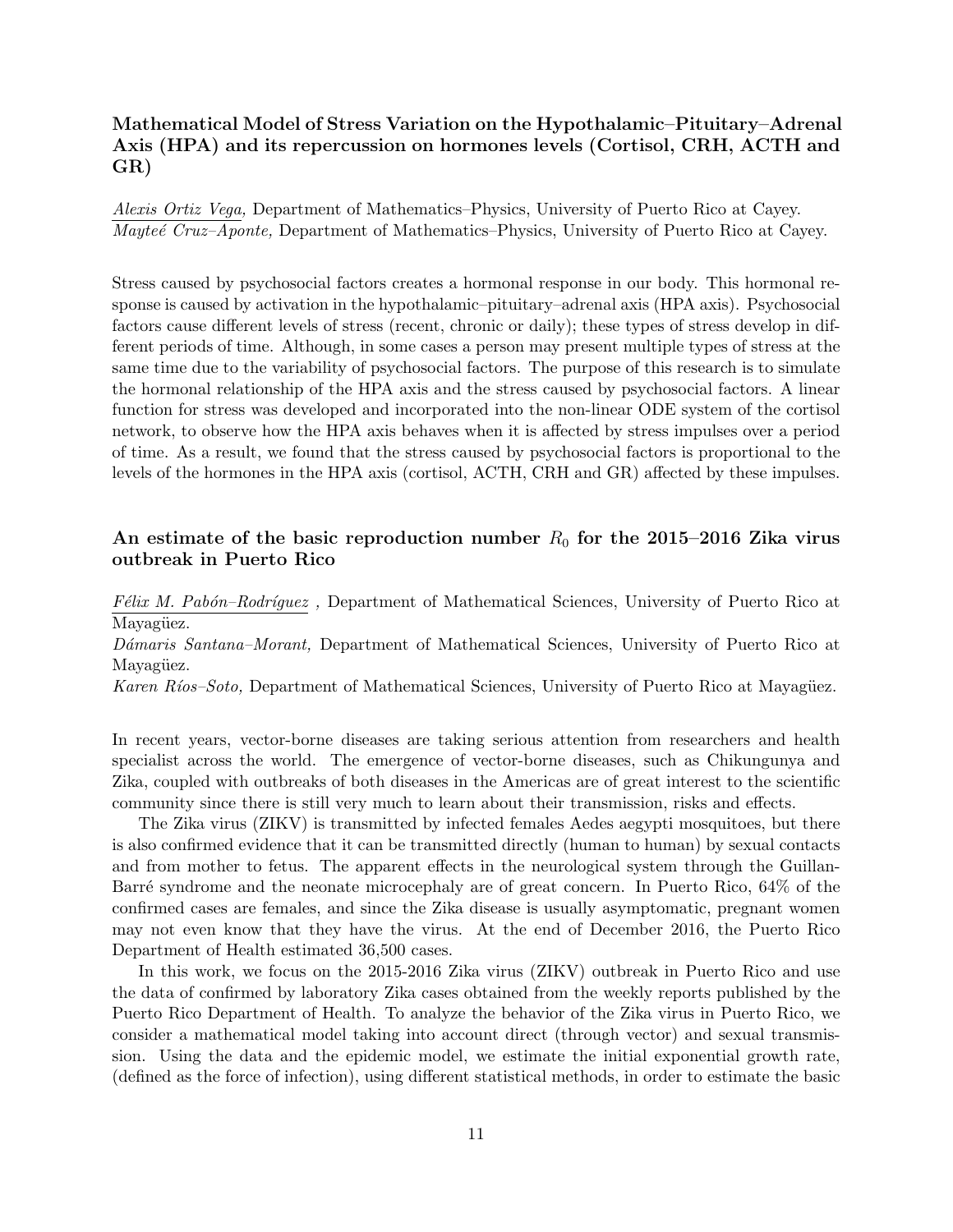reproduction number (*R*0) of the Zika epidemic in Puerto Rico.

**Keywords**: Zika virus, estimation, data analysis, statistical methods, Zika epidemic model, basic reproduction number, force of infection, sexual transmission.

### **Two mathematical approaches to study phosphorus dynamics in Laguna Cartagena, Puerto Rico**

*Marlio Paredes,* Department of Mathematics–Physics, University of Puerto Rico at Cayey. *Brenda C. Torres–Vel´asquez,* School of Natural Sciences and Technology, Universidad del Turabo, Gurabo, Puerto Rico. *Yashira S´anchez–Col´on,* Ponce Health Sciences University, Ponce, Puerto Rico.

*Fred C. Schaffner,* School of Natural Sciences and Technology, Universidad del Turabo, Gurabo, Puerto Rico.

Laguna Cartagena (LC), a wetland in Lajas, Puerto Rico, has been negatively impacted by nutrients, mainly phosphorus run-off from agricultural activities until the end of sugar cane cultivation in the late 1900s. This led to phosphurus concentration remains high at hypereutrophic state that was irremediable even after a 5-fold reduction in source water nutrient concentration. Grey Clustering Method (GCM) was used to classify LC's eutrophic state by applying the International and Chinese trophic standards and using two parameters, total phosphorous (TP) and total nitrogen (TN). Mean TP and TN from LC consolidated bottom substrate and flocculence samples were used to classify LC. To address whether LC can recover, soluble reactive phosphorus (SRP) and TP from LC inlet, outlet and center water samples were used to model the input and loss of phosphorus in LC and determine whether an equilibrium point exists. GCM analysis classified LC as a eutrophic wetland using the International standard and hypereutrophic using the Chinese standard. Trophic state classification did not vary with use of consolidated bottom substrate versus flocculence samples. A differential equation model showed that SRP and TP levels within LC were higher than levels of SRP and TP entering LC, which could be caused by a nutrient recycling process within LC that may predict failure of remediation efforts. An equilibrium point was found at the eutrophic level, which means that even if there is a reduction in phosphorus input, there will not be a change in LC's eutrophic state.

**Keywords**: phosphorus dynamics, total phosphorus, soluble reactive phosphorus, total nitrogen, differential equation, eutrophication, Grey Clustering Method.

#### **Linear codes related to Grassmannians as Tanner codes**

*Fernando L. Pi˜nero,* Department of Mathematics, University of Puerto Rico at Ponce.

The Grassmannian is one of the classical algebraic varieties. The linear code generated from the F*q*–rational points is one of the fundamental techniques to study any algebraic variety. The Grassmann code is the linear code related to the Grassmannian. Several interesting properties of the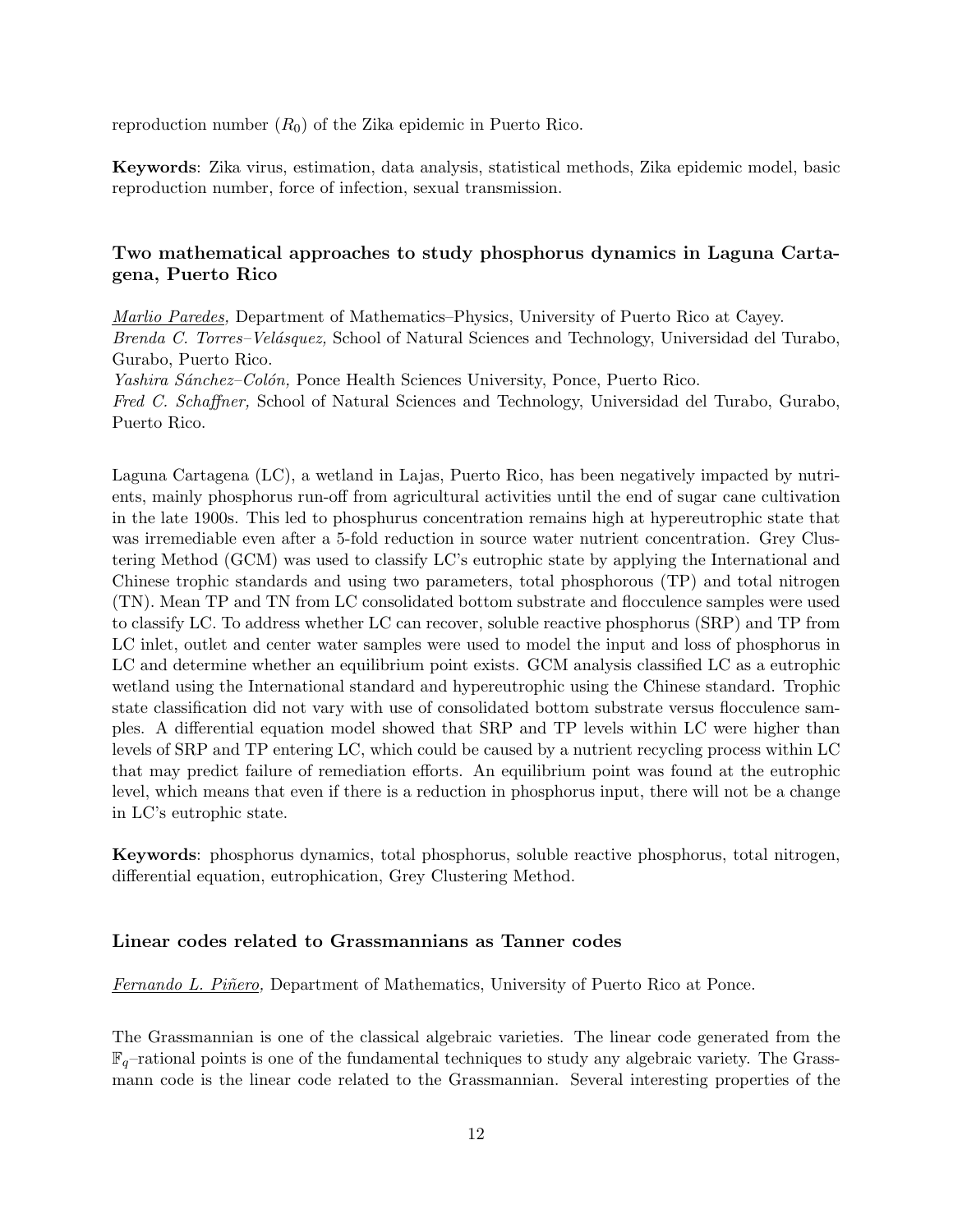Grassmannian are preserved in the Grassmann codes. In this talk, we use Tanner codes to study Grassmann codes and related codes . In this way we can study Grassmann codes, Schubert codesm, Schubert union codes and other codes related to the Grassmannian. In fact, we solve a longstanding conjecture on the minimum distance of Schubert union codes.

**Keywords**: Grassmann codes, Schubert codes, Linear Codes, Tanner codes.

#### **Khovanov homology for** (3*, k*)**–torus knots**

*Yolima A. Rocha Fontalvo,* Department of Mathematical Sciences, University of Puerto Rico at Mayagüez.

*Juan A. Ortiz Navarro,* Department of Mathematical Sciences, University of Puerto Rico at Mayagüez.

In this talk we will study the construction of Khovanov homology for (3*, k*)–torus knots by using combinatorial topology and skein theory, identifying common characteristics of Khovanov Bracket for  $(3, k)$ –torus knots. The *r*–th homology,  $\mathcal{H}^r$ , of the complex  $\mathcal C$  is calculated explicitly for  $r = 0, 1, 2k - 1$  and  $2k$ , it allows to obtain some exponents of the variables q and t in the graded Poincaré polynomial of the complex  $C$ , which is called the Khovanov bracket.

**Keywords**: Khovanov homology, Khovanov Bracket, torus knot.

#### **Low Stretch Spanning Trees**

*Gustavo Gratacós,* Department of Computer Science, University of Puerto Rico at Río Piedras. *Alberto J. Ruiz Sandoval*, Department of Computer Science, University of Puerto Rico at Río Piedras.

Current algorithms to find low stretch spanning trees of a graph are infeasible to implement. In addition, many implementations are tailored to a small set of specific problems. We are working on the design and implementation of an algorithm that achieves a partition of a graph into dense clusters in a pragmatic manner. Our algorithm labels each vertex of the graph with a number that represents their corresponding neighbourhood. Afterwards, it sorts the vertices so that neighbourhoods are coupled together. The algorithm then scans the graph in this order, partitioning where appropriate. From this, we choose suitable edges to include in our low stretch spanning tree. This has resulted in some promising results for dense graphs. We are currently implementing similar algorithms using this heuristic in order to yield better results on sparse graphs.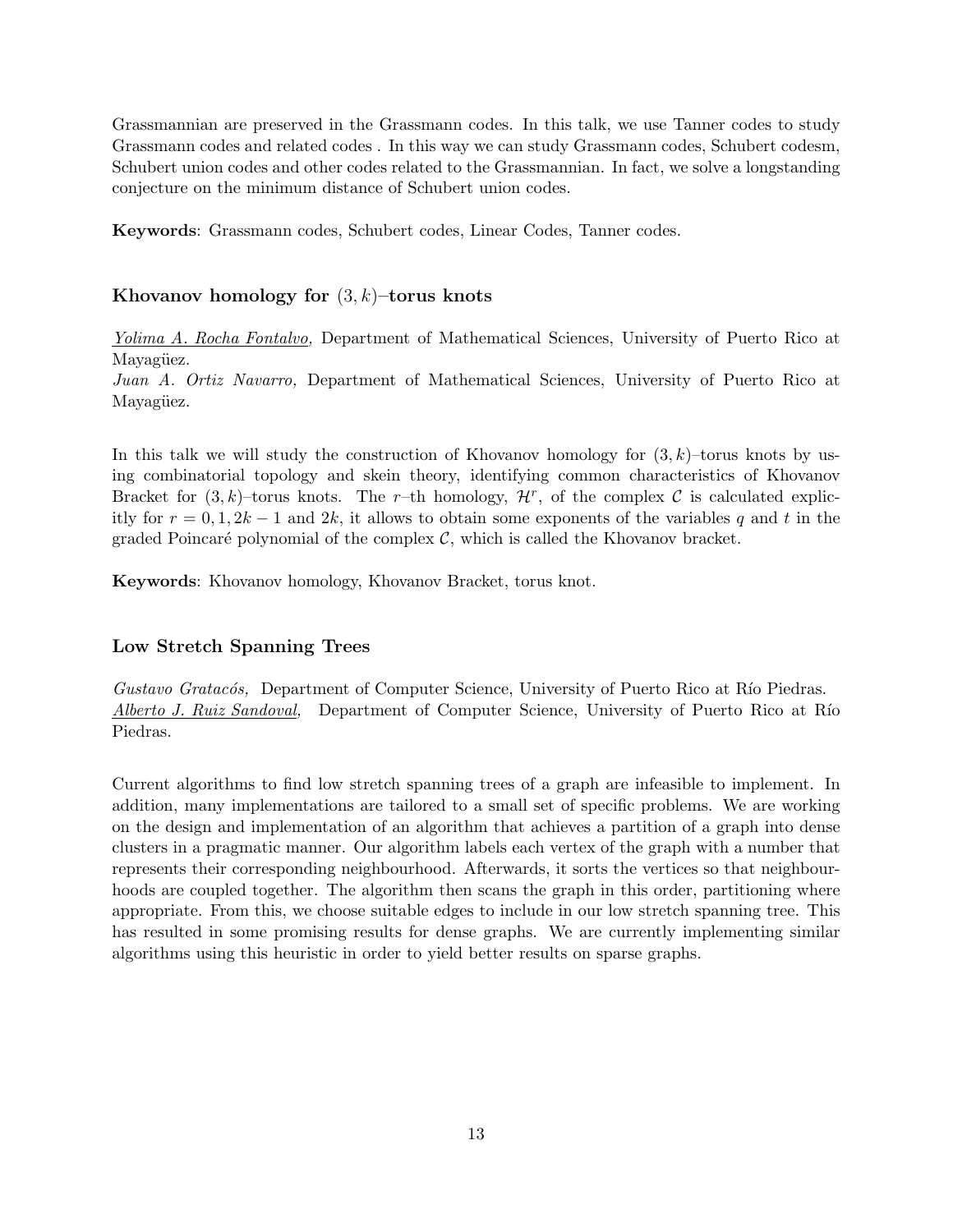## **A Simplicity Criterion for Rank One Local Systems**

*Luis E. Saumell,* Department of Mathematics, University of Notre Dame, Notre Dame, Indiana.

In this talk we will talk about rank one local systems on a topological space. The emphasis will be on local systems on complements of hyperplane arrangements. We will identify these local systems with regular holonomic D-Modules via the Riemann-Hilbert Correspondence. The category of Holonomic D-Modules is Artinian and so we can speak of the length of these objects. An object is said to be simple if it has length one. The main result in the talk is that we present a criterion for simplicity and in the case of hyperplane arrangements, this criterion is combinatorial. We will compute several examples.

**Acknowledgements:** This is joint work with Nero Budur (Math Department, KU Leuven, Belgium), Yongqiang Liu (Math Department, KU Leuven, Belgium), and Botong Wang (Math Department, University of Wisconsin– Madison).

**Keywords**: Local Systems, D-Modules, Perverse Sheaves, Hyperplane Arrangements.

### **Mathematical model and analysis of micro vibration of Cosserat plates**

*Lev Steinberg,* Department of Mathematical Sciences, University of Puerto Rico at Mayagüez. *Roman Kvasov,* Department of Mathematics, University of Puerto Rico at Aguadilla.

In this talk we present our recently developed mathematical model for the dynamics of Cosserat elastic plates and our preliminary numerical results of the plate vibration. The recent extension is based on the variational principle for elastodynamics and includes modeling for the case of different shapes and orientations of micro elements incorporated into the Cosserat plates. The generalized dynamic model has been tested using numerical computations of the plate free vibration. The appearance of the additional high frequencies of micro vibrations depending on the orientation of micro elements has been detected and will be discussed. Also, the model has been tested in comparison with three–dimensional Cosserat elastodynamics. The preliminary computations of eigenfrequencies show the high agreement with the exact values.

**Keywords**: variational principle, Cosserat plate vibration, frequencies of micro vibration.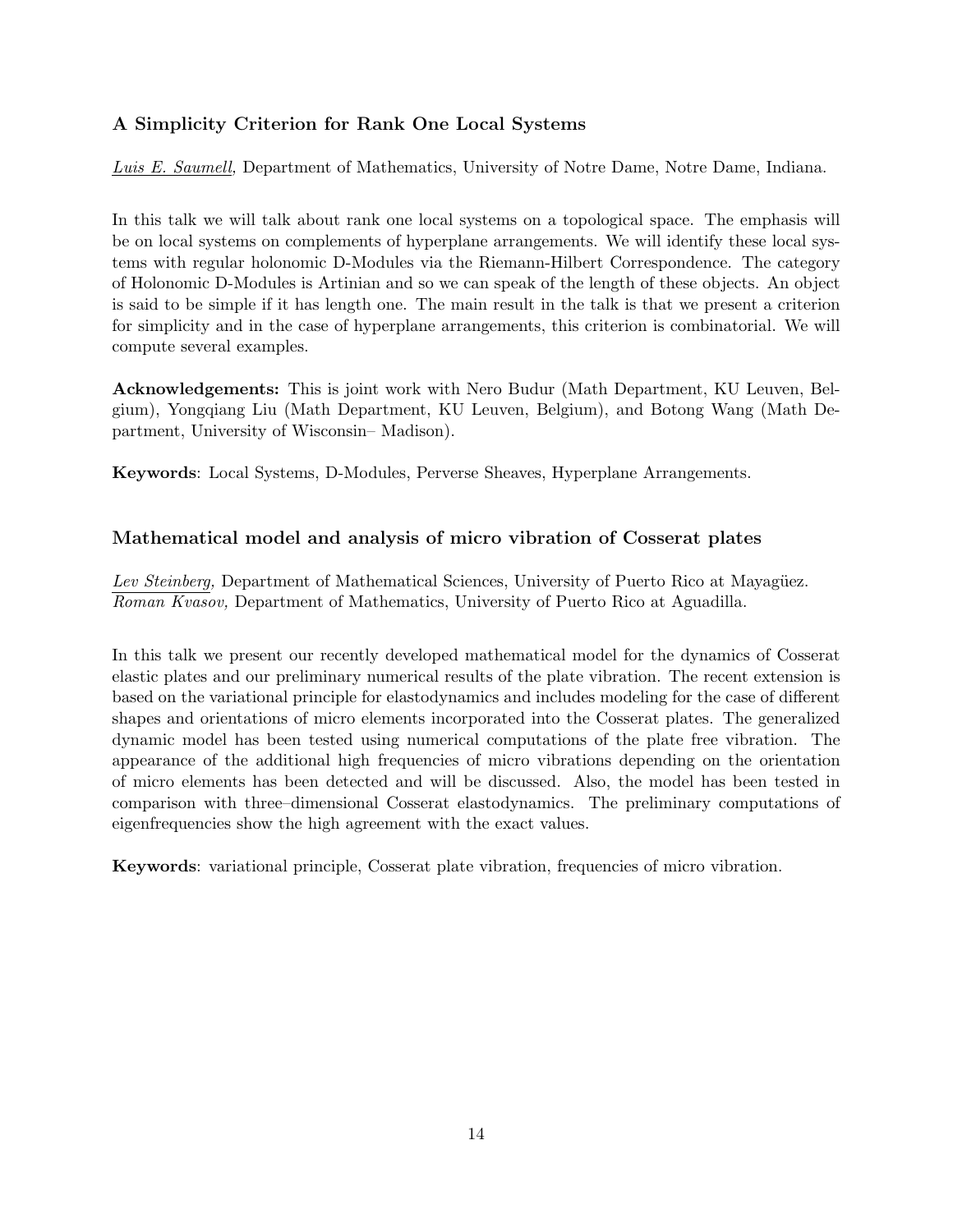#### **Bayesian approach for a semiparametric mixed model with beta distribution**

*Liz R. Teran Herrera,* Department of Mathematical Sciences, University of Puerto Rico at Mayagüez.

*Pedro A. Torres–Saavedra,* Department of Mathematical Sciences, University of Puerto Rico at Mayagüez.

Black Sigatoka is a leaf-spot disease of banana plants that it is measured using the Stover–Gauhl scale. Typically, several leaves are measured on this scale to compute a severity index (SI) that indicates the amount of damage in the plant. The SI is often expressed in a 0–1 scale. Existing approaches use semiparametric models with normal response after a logit transformation to analyze this type of data. However, this approach could be inefficient and inappropriate due to the asymmetric distribution of the response even after transformation. We propose a Bayesian semiparametric beta regression to model the severity disease progress. The proposed model allows the response variable to follow a beta distribution which adjusts better to the distribution of the severity index. The Bayesian approach facilitates the comparison of curves across time without having to adjust for multiple comparisons, a limitation of the frequentist approach. The nonparametric terms in the proposed model are handled using b–splines basis functions. We applied the proposed models Black Sigatoka disease on banana crop data from Puerto Rico. The proposed model is fitted in JAGS via R2jags package called from R 3.3.2 using MCMC. Further research work will focus on the study of the statistical properties of the proposed model and its comparison with existing approaches.

**Keywords**: MCMC, b-splines, JAGS.

#### **Application of Grey Clustering Method to Assess Eutrophication in Six Colombian Wetlands**

*Brenda C. Torres–Vel´asquez,* School of Natural Sciences and Technology, Program of Environmental Sciences, University of Turabo, Gurabo, Puerto Rico.

*Marlio Paredes,* Department of Mathematics– Physics; Institute of Interdisciplinary Research, University of Puerto Rico at Cayey.

Wetlands are invaluable natural resources, threatened among other things by the surplus of nutrients which trigger a process known as eutrophication. Assessment of eutrophication is a first step in wetland restoration, hence, a methodology to classify by level of eutrophication is needed as current systems use nutrient-specific indexes without consideration of nutrient interactions.

The Grey Clustering Method (GCM) consists of an iterative algorithm for classification of nobjects into one of s-classifications, combining the measurements of m-parameters of each object. In the present case of study, this method assumes that there are n-objects (wetlands), m- indexes (parameters) and s-different grey classifications (trophic categories). The goal of this research is to classify each object, using the indexes of interest, into one grey classification (trophic state).

To develop this research, published data from six Colombian wetlands located in Bogotá, Colombia were used. We used GCM and two standards (international and Chinese) with two parameters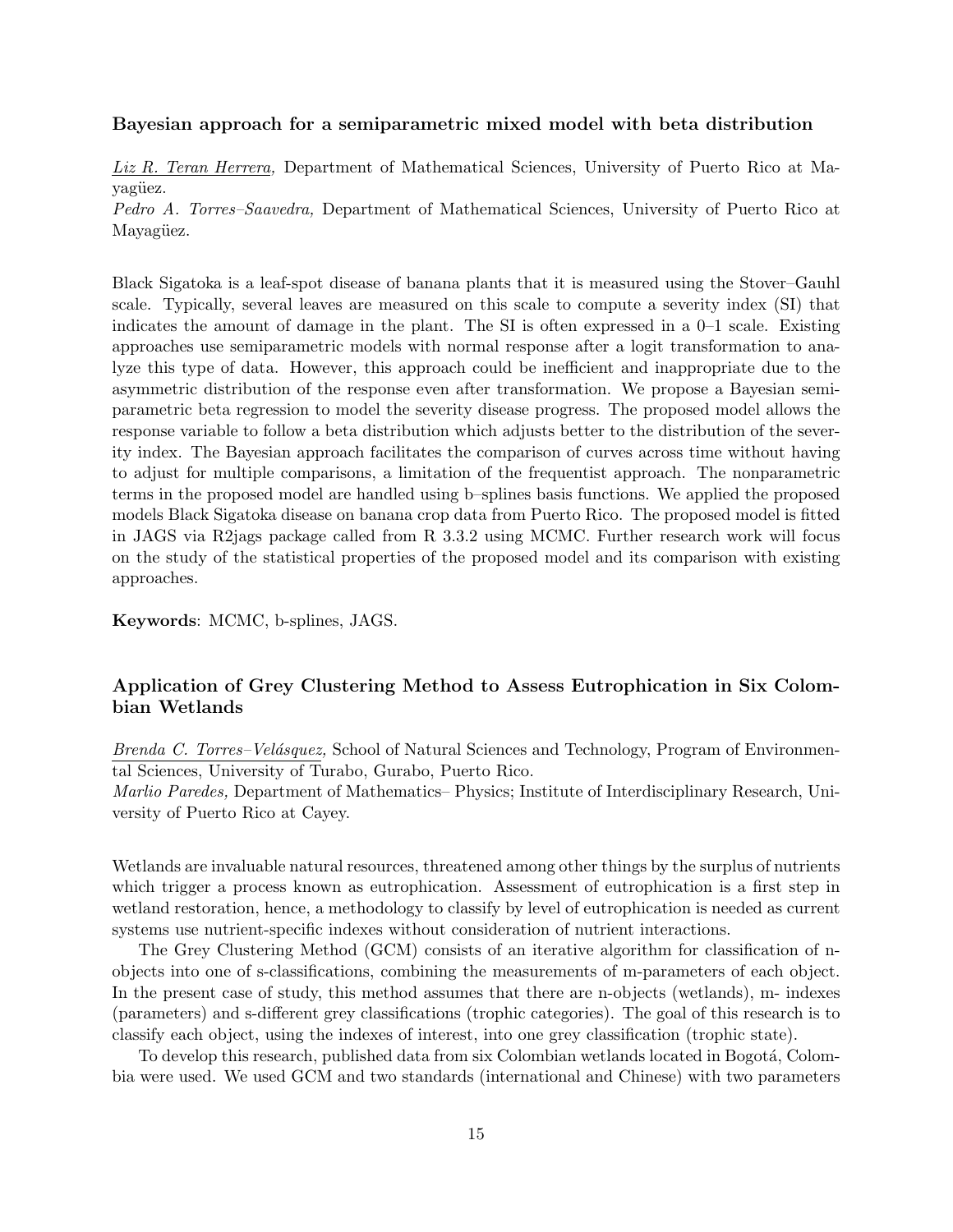(total phosphorus and total nitrogen) to assess the eutrophication level of the six following Colombian wetlands: Tibanica, Capellana, De Techo, La Vaca, La Conejera and Laguna Fquene.

Despite of differences in both standards, similar results were obtained after using GCM for classification of trophic state of the six Colombian wetlands. Using either standard, Laguna Fquene was classified as a eutrophic wetland, while the others wetlands were classified as eutrophic using the international standard and hypertrophic using the Chinese standard. Also, according to Grey Scores (GS), 5 out of 6 wetlands have the same level of eutrophication.

**Keywords**: eutrophication, total phosphorus, total nitrogen, Grey Clustering Method.

### **Modelling The Impact of Zika Virus Epidemic with Vaccination and Optimal Control Strategies**

*Wencel W. Valega–Mackenzie ,* Department of Mathematical Sciences, University of Puerto Rico at Mayagüez.

*Karen Ríos–Soto,* Department of Mathematical Sciences, University of Puerto Rico at Mayagüez.

Zika virus (ZIKV) is a vector-borne disease that has rapidly spread during the year 2016 in more than 50 countries around the world. The virus can cause severe birth defects and brain damage in babies if a woman is infected during pregnancy. As an intervention for controlling the spread of the disease we study the cost of a vaccination campaign as well as different optimal control strategies of preventing Zika infections in the near future. Although there is no formal vaccine for ZIKV, The National Institute of Allergy and Infectious Diseases part of the National Institutes of Health has launched a vaccine trial at the beginning of August 2016 to control ZIKV transmission. Thus, in this work, we formulate a vaccination model for Zika virus including direct transmission and optimal control strategies. We calculate the basic reproduction number of the model to analyze the impact of vaccination including, perfect and imperfect vaccination. Pontryagin's maximum principle is used to determine the necessary conditions for optimal control of ZIKV. A sensitivity analysis of the basic reproduction number is also performed to measure the most influential parameters to determine future control strategies. We illustrate several numerical examples of the vaccination model to validate our theoretical results under optimal control strategies.

**Keywords**: Zika Virus, Vaccination, Optimal Control, Pontryagin's Maximum Principle, Epidemic Model.

#### **2 error binary correcting codes trough non-linear algebra**

*Jos´e W. Vel´azquez Santiago,* Department of Mathematicas–Physics, University of Puerto Rico at Cayey.

he fundamental problem in communication is the fact that as we increase the amount of information we want to send through a channel the risk of the information being altered increases. The purpose of error correcting codes is to recover the information that was lost in the channel. Linear codes in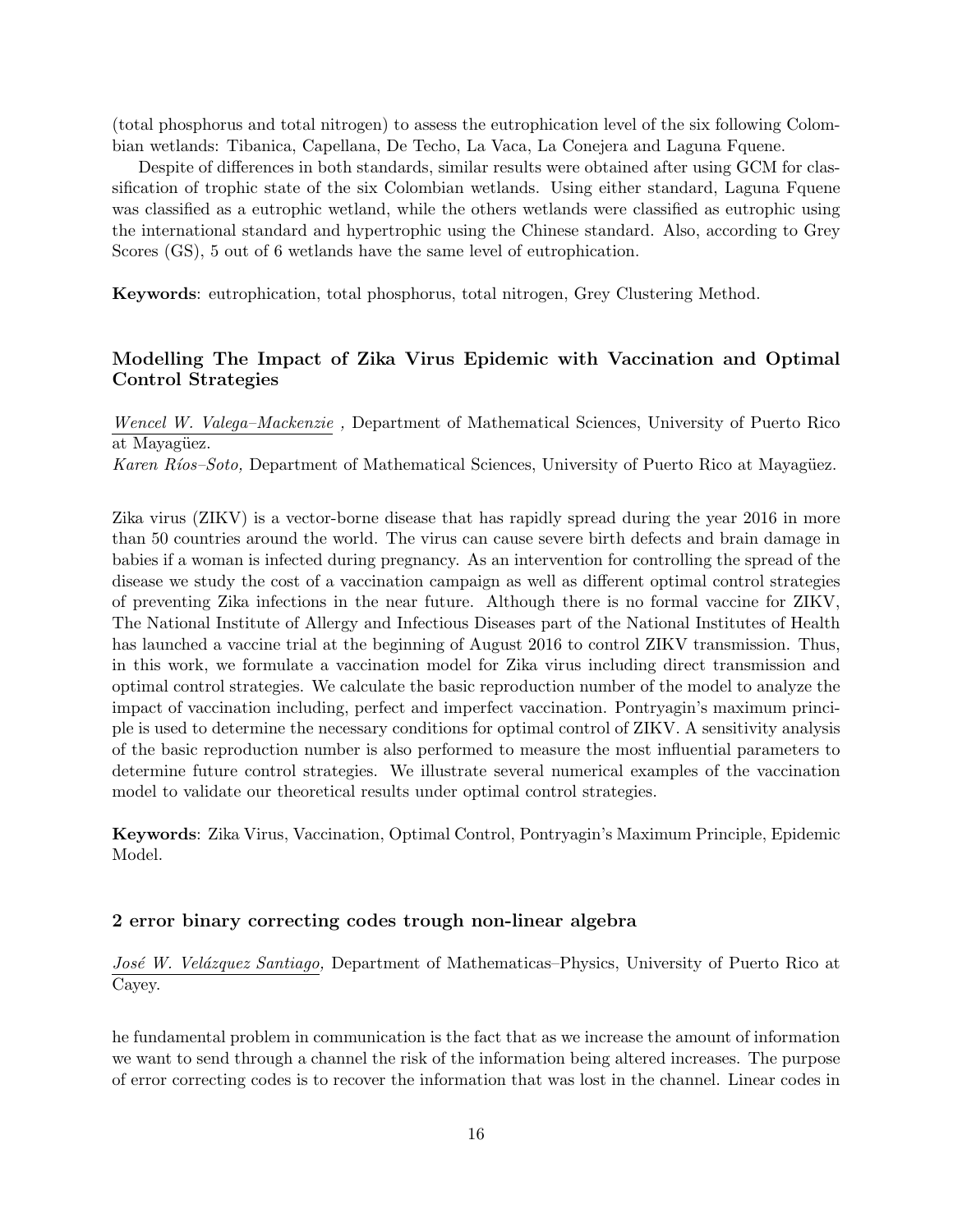general can be defined by an  $(n-k) \times n$  parity check matrix *H* where *n* is the block length of the codewords and *k* is the rank of the codes generator matrix. We study the application of nonlinear functions (focusing on the Gold and Kasami sequences) on the parity check matrix so that we can increase the minimum distance of a code and hence its error correcting capacity. In particular we utilize Hamming Codes, a family of one error correcting codes, and the properties of their parity check matrix as our base for the creation of two error correcting codes.

The application of the non-linear function creates a new parity check matrix that in turn defines a new code. We build a system of equations based on the properties of this new matrix and study parameters that would define a two error correcting code. In general, nonlinear functions defined over finite fields have very important applications in error correcting codes. The Gold and Kasami functions are related to 2–error correcting codes of length 2*<sup>s</sup> <sup>−</sup>* 1 as studied by Van Lint, Wilson, Janwa and others. We use only the properties of the Gold and Kasami functions and their domains, as well as multivariate polynomials trough which we build systems of equations in order to determine parameters that help us identify two error correcting codes.

**Acknowledgements:** This investigation is possible due to the efforts of Professor Moises Delgado and the Department of Mathematics at the University of Puerto Rico at Cayey.

**Keywords**: codes, code theory, error correction, non-linear algebra.

#### **The quasi-linear Venttsel' problem on the Koch snowflake domain**

*Alejandro V´elez-Santiago,* Department of Mathematical Sciences, University of Puerto Rico at Mayagüez.

*Maria R. Lancia,* Sapienza Universit di Roma, Italy.

*Paola Vernole,* Sapienza Universit di Roma, Italy.

We will discuss recent results concerning the well-posedness and regularity theory of a differential equation with the so called Venttsel' boundary conditions, on the Koch snowflake domain.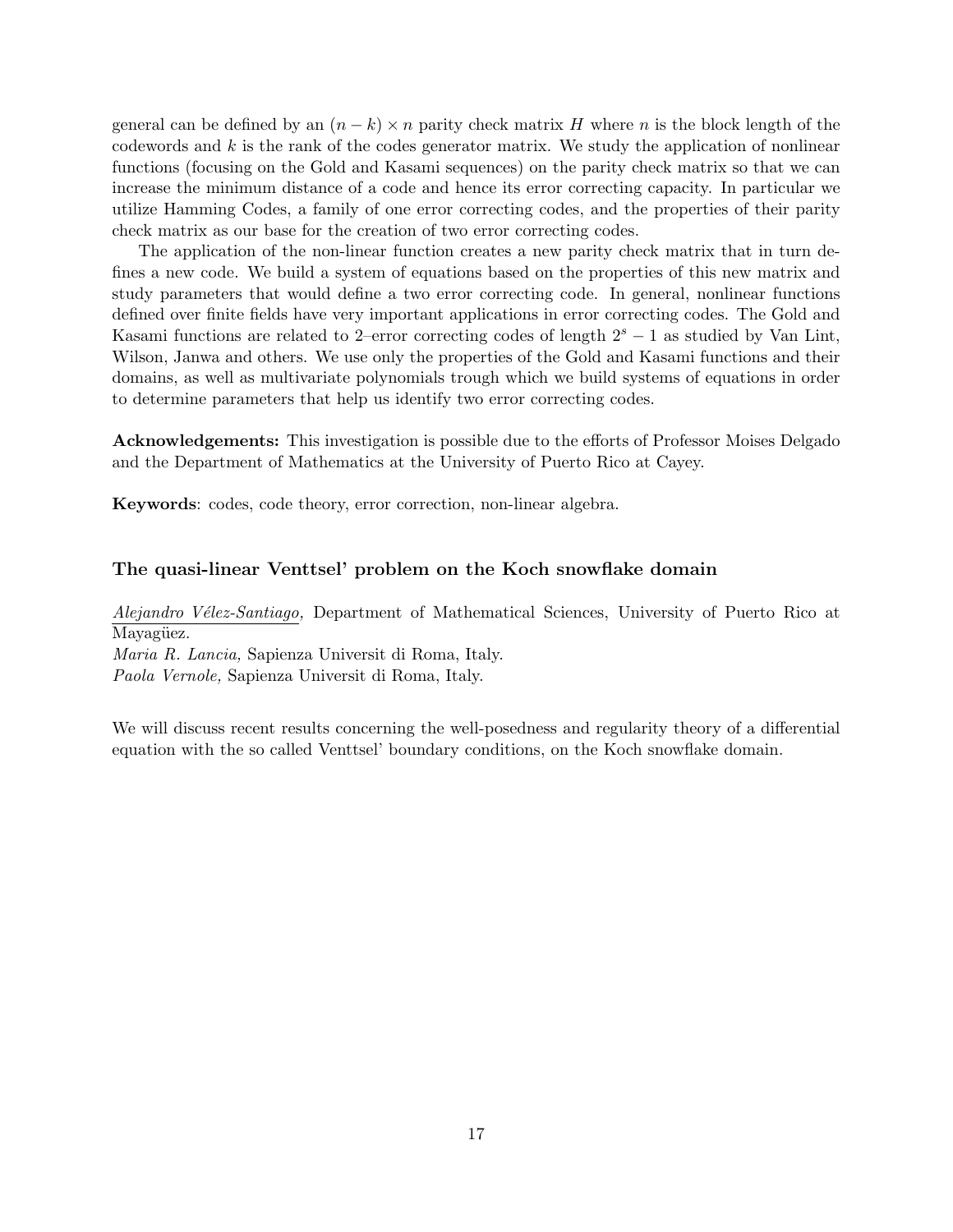## **4 Carteles / Posters**

(In alphabetical order using the last name of the presenter.)

### **Application of Almost Perfect Non-lineal functions in the Design of Cryptographic Systems**

*Carlos A. Agrinsoni Santiago,* Department of Mathematics–Physics, University of Puerto Rico at Cayey.

*Mois´es Delgado Olortegui,* Department of Mathematics–Physics, University of Puerto Rico at Cayey.

The use of cryptographic security systems to transfer information became very important during the last years. One of the most used security systems is the Data Encryption Standard (DES). DES has been extensively analyzed in order to understand its defensive and weakness properties. Many attacks has been treated in order to break this system however, until the differential cryptanalysis, none of them has been proved to be successful. The differential cryptanalysis is a probabilistic attack that is extremely effective against the DES-like ciphers. Nyberg and Knudsen proposed a system that is probable secure against differential cryptanalysis. We take Nyberg and Knudsens idea of using an almost perfect nonlinear function (APN) as the main component of the system, to create a new DES-like cipher that is resistant against differential cryptanalysis. APN functions are polynomial functions with optimal nonlinear properties, defined over finite fields. Finally, we compare our system security with the Data Encryption Standards and we also improve the upper bound of the success probability of a differential, with respect to previous results.

### **Stability of Control System of Intracellular Iron Homeostasis: A Mathematical Proof**

*Adriana Morales*, Department of Mathematics, University of Puerto Rico at Río Piedras. *Mitchell Eithun,* Department of Mathematical Sciences, Ripon College, Ripon, WI.

Iron is a metal essential for cellular metabolism. Excess or lack of iron can cause serious health conditions. To deal with these difficulties, the intracellular levels of iron are tightly constrained by a complex control network of proteins. Recently, Chifman et al. developed and validated a mathematical model in the form of five differential equations, of the core control system of intracellular iron homeostasis in normal breast epithelial cells. Their work was motivated by the fact that intracellular iron homeostasis can play a role in the pathogenesis of breast cancer. For any choice of parameters, their dynamical system has a unique equilibrium, and Chifman et al.s simulations suggest it is globally stable. Here we introduce a biologically reasonable simplification of the Chifman model. For this valid approximation, we show that it has a unique steady state and that it is locally asymptotically stable. We also give evidence that this model seems to approach global stability by using a geometric analysis. This reduced version gives us an insight on how the original model behaves.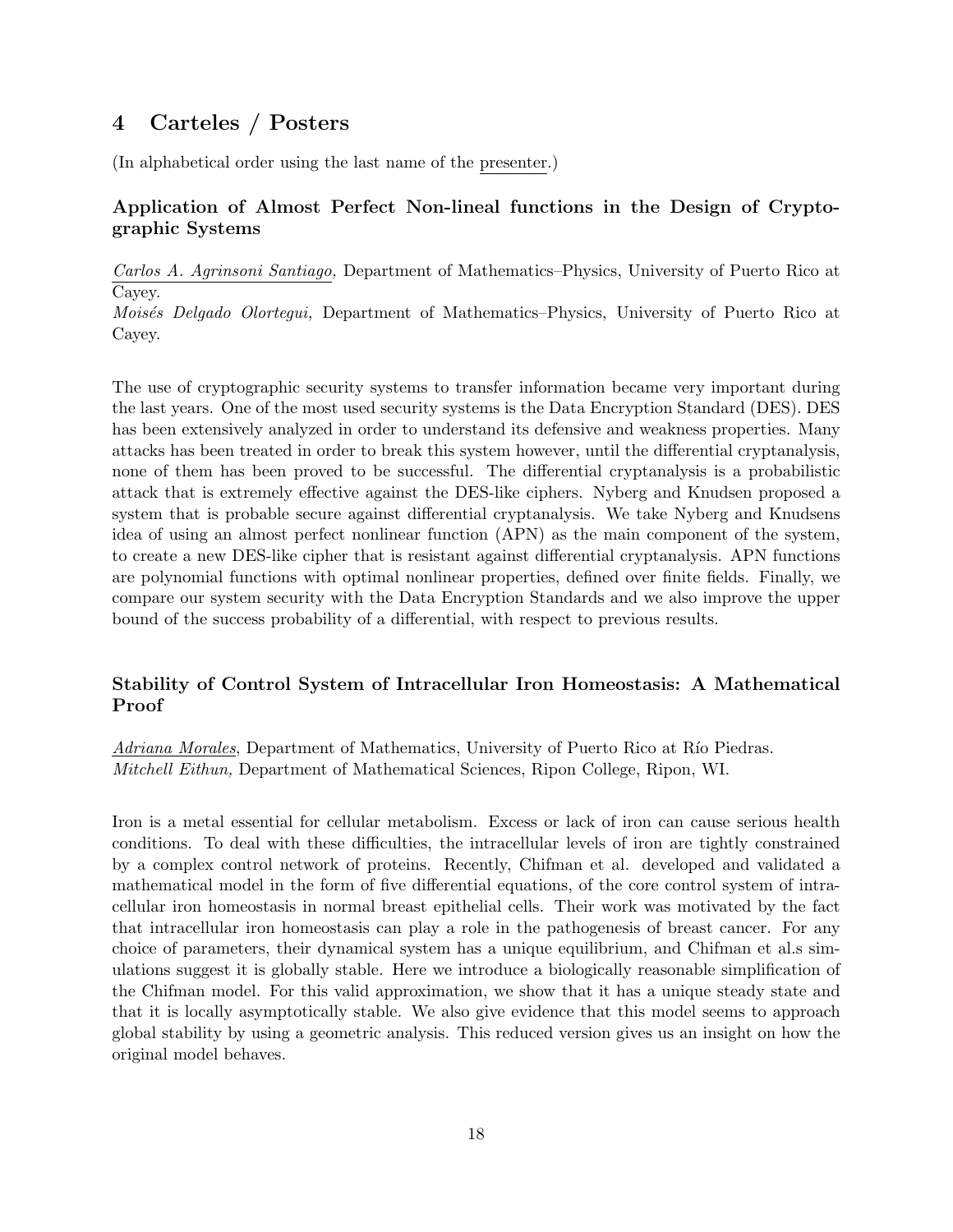**Acknowledgements:** We would like to thank our mentor, Dr. Anne Shiu. We would also like to thank Robert Williams for his assistance and Dr. Paul Lindhal for helping with the biological aspects of the research. This research was conducted as part of the NSF-funded REU program in Mathematics at Texas A&M University (DMS-1460766), Summer 2016.

**Keywords**: iron, global stability, mathematical modelling.

#### **Recognition of pollen–bearing bees from video using visual feature classification**

*Iván F. Rodríguez*, Department of Mathematics, University of Puerto Rico at Río Piedras. *Remi M´egret,* Department of Computer Science, University of Puerto Rico at Rio Piedras. *Edgar Acuña*, Department of Mathematical Sciences, University of Puerto Rico at Mayagüez. *Jos´e L. Agosto,* Department of Biology, University of Puerto Rico at Rio Piedras. *Tugrul Giray,* Department of Biology, University of Puerto Rico at Rio Piedras.

In this communication, we present a comparison between features descriptors of images for the recognition of pollen bearing honey bees using video captured at the entrance of their hives. The goal is to select the best feature and the classifier for scalability purposes. Several visual features were considered to describe the bees, such as RGB Image, a proposed yellowness attribute that detects pollen color and its post-processing with spatial filtering. Histograms from the previous features where also considered. Several classifiers, such as KNN, SVM and Naive Bayes, were applied to detect the presence of pollen based on these features. An annotated dataset was created containing both pollen bearing and non pollen bearing bees. It contains 600 images of bees extracted from a 40s video. Evaluation was performed using stratified cross validation. Based on the size of the descriptors files and the accuracy in the classification, the following insights were obtained. Experimental results showed that best results (92.54%) were obtained using flattened image features on 150x100 pixel patches. This keeps the spatial information, but produces large dimensional features (15000 dimension in this case). Histogram type features produce much more compact features (20 dimensions were used) to be used for larger-scale analysis and indexing. Its performance was less, but was improved by combining the yellowness attribute and further filtering by laplacian of gaussian which enhances the blob structures of the pollen balls. In the case of SVM classifier, the increase observed was from 63.96% to 86.40%. These results confirm that both color and spatial information capturing position and shape of the pollen balls are important information for the recognition and provide strategies for different accuracy/compactness trade-off choices.

In the future, it is planned to expand this work to larger–scale datasets, by using semi-supervised and active learning to take advantage of the large amount unannotated video data available.

**Acknowledgements:** This material is based upon work supported by the National Science Foundation under Grants No. 1633164 and 1633184.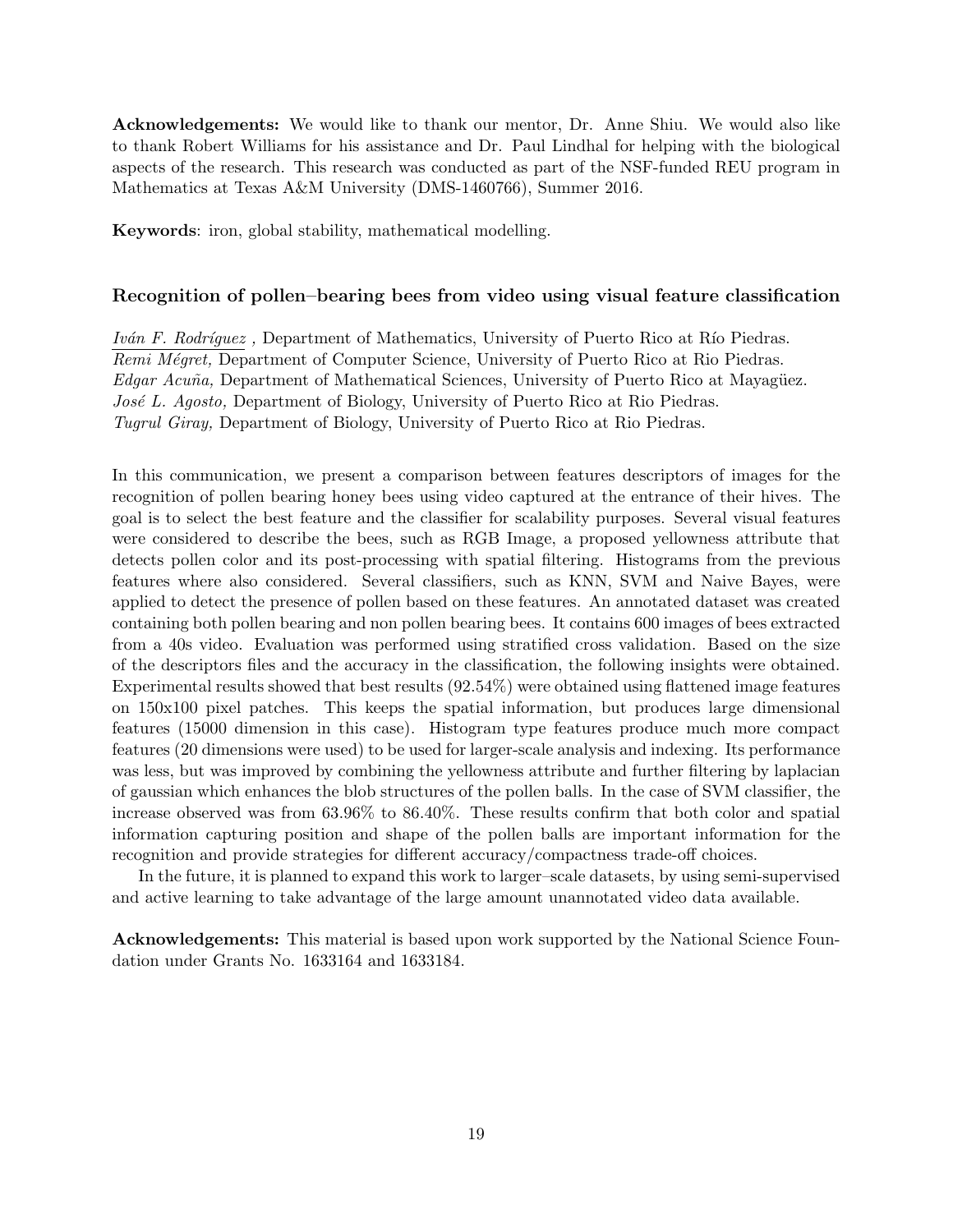### **Parameter identifiability on a mathematical model for prostate cancer treatment**

*Andrés J. Rodríquez Aponte*, Department of Mathematics, University of Puerto Rico at Río Piedras. *Allen Alvarez Loya,* California State University at Fullerton. *Fabio Milner,* Arizona State University. *Abba Gumel,* Arizona State University. *Yang Kuang,* Arizona State University.

Although it is not still clear what causes prostate cancer, it has been known for a long time that its growth is stimulated by androgens, or male sexual hormones. However, one of the principal screening methods for prostate cancer consists of measuring the Prostate Specific Antigen (PSA), which is a protein produced by prostate cells. Using a mathematical model by Hirata et al., we tried to predict PSA levels outcomes for individual patients by doing data fitting, but most of the results were quite unreliable and illogical (for example, negative or extremely high PSA values). As numerical optimization algorithms usually find difficulties when trying to estimate and obtain unique values for parameters of a non-identifiable model, a parameter identifiability analysis was performed. By using what is known as the transfer function, we were able to show that the Hirata model was non–identifiable under a specific parameter space, therefore justifying the presence of aleatory parameter values on the data fitting.

**Acknowledgements:** We thank National Science Foundation for funding this research through the Mathematical Biosciences Institute.

**Keywords**: prostate cancer, PSA, data fitting, parameter identifiability, transfer function.

### **Modelling Vaccination Strategies of Full and Reduced Doses for a Yellow Fever Epidemic in Angola**

*Hilary Marrero Garc´ıa,* Department of Industrial Biotechnology, University of Puerto Rico at Mayagüez.

*Samuel Torres Sáez*, Department of Mathematical Sciences, University of Puerto Rico at Mayagüez. *D´amaris Santana–Morant,* Department of Mathematical Sciences, University of Puerto Rico at Mayagüez.

*Karen Ríos–Soto,* Department of Mathematical Sciences, University of Puerto Rico at Mayagüez.

Yellow fever is a viral hemorrhagic disease that kills approximately 30,000 individuals worldwide every year. It is transmitted by the female mosquito from the *Aedes* genus and the majority of cases occur in countries located in Africa, Central America and South America. Around 1930, researchers developed the 17D yellow fever vaccine to attempt to control the great surge of yellow fever outbreaks in prior decades. Although this effective vaccine provides life-long immunity, the extensive production time and lack of worldwide manufacturers make it difficult to alter the normal yearly vaccine production pattern. In 2015, amid a yellow fever outbreak in Angola, international public health agencies began to take notice that the worldwide 17D vaccine supply would not be sufficient to control the ongoing epidemic. In response, authorities from the World Health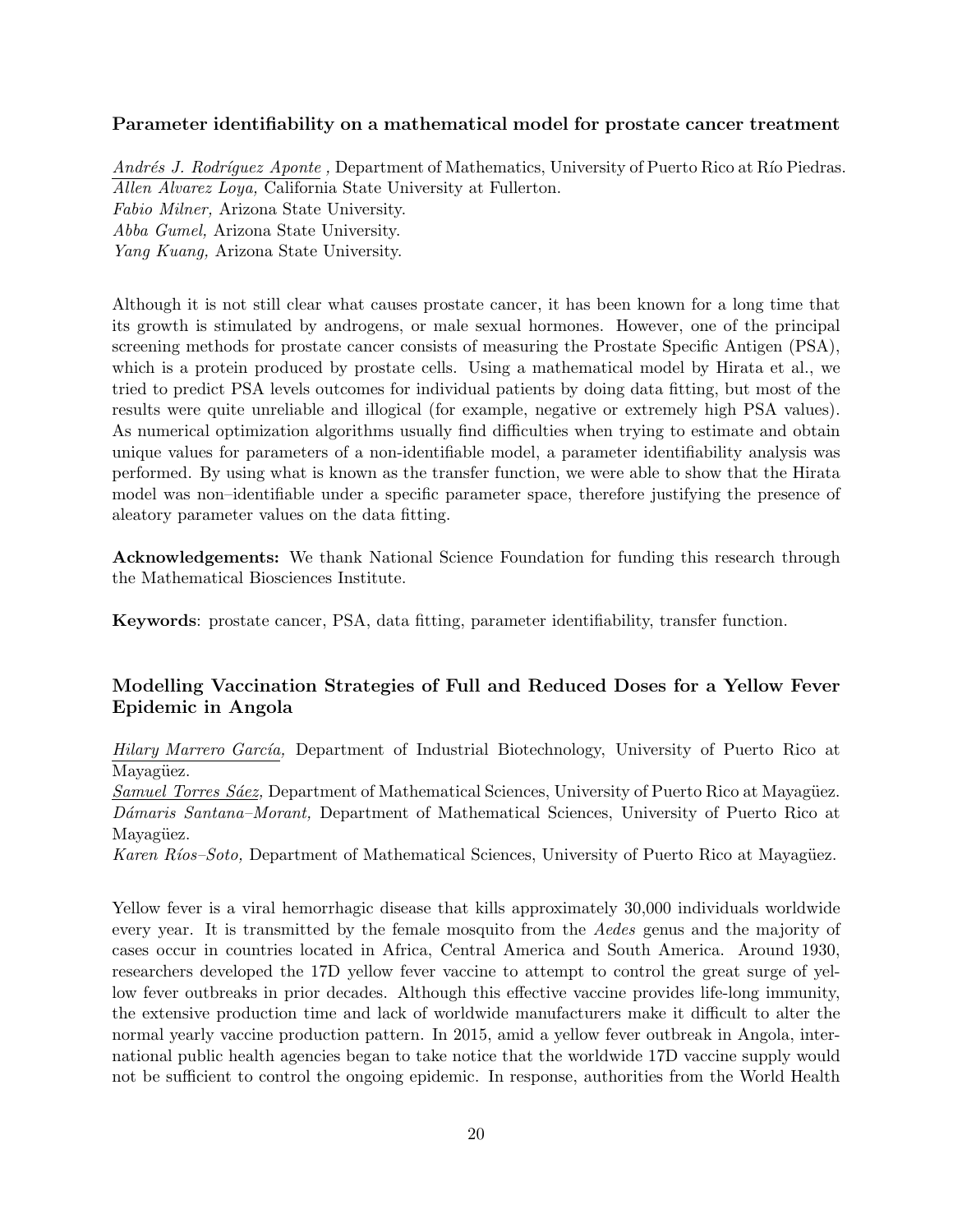Organization proposed a new vaccination method: using a portion of the full dose (one fifth) to provide short-term immunization to more individuals. In this work, an SVIR mathematical epidemic model is developed to evaluate the pros and cons of the full dose and portioned (1/5th) vaccination strategies under different epidemic and vaccination scenarios in Angola. We calculate the basic reproductive number  $(R_0)$  of yellow fever and performed numerical simulations to the aforementioned model. We hope to further study the disease's spread in the region of Angola and determine the ideal vaccination strategy to employ under an epidemic.

**Keywords**: yellow fever, epidemic, vaccination, fractional dose, mathematical modeling, SVIR.

### **Mathematical modeling of Quarantine intensity and application time for the 2002-2003 SARS outbreak in China**

*Jos´e W. Vel´azquez Santiago,* Department of Mathematics–Physics, University of Puerto Rico at Cayey.

*Erica D. Lleras Almedina,* Department of Mathematics–Physics, University of Puerto Rico at Cayey.

*Widalys Morales Pep´ın,* Department of Natural Sciences, University of Puerto Rico at Cayey.

*Faviola N. Laureano Torres,* Department of Biology, University of Puerto Rico at Cayey.

*Mayteé Cruz–Aponte*, Department of Mathematics–Physics, University of Puerto Rico at Cayey.

The severe acute respiratory syndrome (SARS) is a serious form of pneumonia related to a virus that was first identified in late 2002. We recovered data from the outbreak in China to project the impact of a control measure when it is introduced at different times in an epidemic. At the same time, we also vary the intensity of quarantine to view the effect it would have with the data recollected. Our modeling approach consists of a three (ODE) model; the first equation correspond to the basic composition of a SEIR model. The second equation includes the quarantine and the final one, which is similar to the second equation, we can manipulate the intensity of quarantine and the time it is applied. Our preliminary results show that quarantine was only as effective when it was applied at a certain interval of time. A project like this one can be used to study other diseases, not just SARS, to be able to understand the importance of quarantine and minimize the resources needed to contain epidemics.

**Keywords**: time of application, quarantine, SARS.